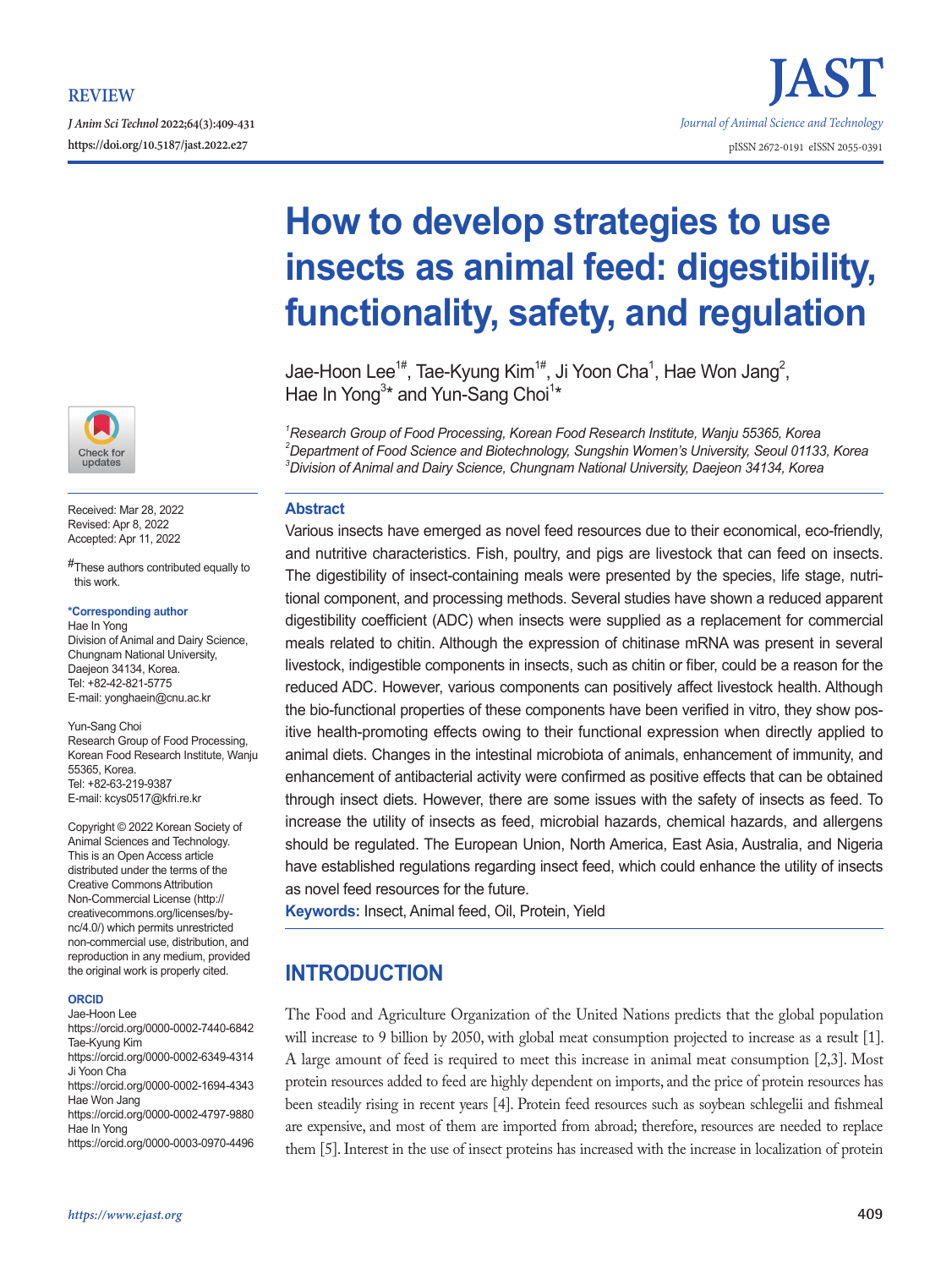Yun-Sang Choi https://orcid.org/0000-0001-8060-6237

**Competing interests**

No potential conflict of interest relevant to this article was reported.

#### **Funding sources**

This research was supported by the Main Research Program (E21200-01) of the Korea Food Research Institute (KFRI) and funded by the Ministry of Science and ICT (Korea). This research was supported by the Livestock Industrialization Technology Development Program (321079-3) of the Ministry of Agriculture, Food, and Rural Affairs (Korea). This research was also partially supported by the National Research Foundation of Korea (NRF) grant funded by the Korea government (Ministry of Science and ICT) (Grant number: NRF-2021R1F1A1063577).

**Acknowledgements** Not applicable.

**Availability of data and material** Upon reasonable request, the datasets of this study can be available from the corresponding author.

#### **Authors' contributions**

- Conceptualization: Lee JH, Kim TK, Yong HI, Choi YS.
- Data curation: Cha JY, Jang HW, Yong HI, Choi YS.

Formal analysis: Lee JH, Kim TK, Jang HW, Yong HI, Choi YS.

Validation: Yong HI, Choi YS.

Investigation: Choi YS.

- Writing original draft: Lee JH, Kim TK, Cha JY, Jang HW, Yong HI, Choi YS.
- Writing review & editing: Lee JH, Kim TK, Cha JY, Jang HW, Yong HI, Choi YS.

#### **Ethics approval and consent to participate**

This article does not require IRB/IACUC approval because there are no human and animal participants.

sources imported from abroad.

Insects have generally been recognized as pests for a long time, but recently, the diversity and utility of insects have been recognized [6]. In the past, the perception of insects was repugnant, but recently, it has brought about a major change in the insect industry in that high-quality protein mass production is possible [7]. The traditional use of insects is limited to only a few areas, such as silkworms and beekeeping; however, they are now recognized as edible and their utility as practical biological resources is developing worldwide [8]. Insects are rich in proteins, unsaturated fatty acids (SFAs), vitamins, minerals, and fiber, and thus have a very high nutritional value [9]. Insect proteins are known to have high digestibility and contain essential amino acids; therefore, only a small amount of protein is required for animal growth [10]. Thus, the high nutritional value and function of insects makes them very promising as feed for livestock [10].

In this respect, research on insect feed has partially progressed, and Choi et al. [11] reported an improvement in broiler productivity when *Hermetia illucens* powder was added to feed. Jang et al. [12] indicated that the addition of *H. illucens* to feed improves the productivity and economy of ducks. Jang et al. [7] reported that insect feeding improves profitability by increasing the weight and gain of livestock and decreasing feed intake and feed demand.

Therefore, in this study, we intended to analyze the research trends of insects for feed, evaluate the potential of insects for feed, and suggest opinions for technology development to replace highprotein feed that depends on imports in the future.

## **APPLICATION OF INSECTS TO MEALS AND THEIR DIGESTIBILITY**

The use of edible insects as feed is restricted to the production of fish, poultry, and pork, and does not include beef or eggs. This limitation depends on whether their natural diets are omnivorous [13]. When rearing these animals, feed digestibility is closely related to feed growth performance [14]. When manufacturing feed for animals, poor digestibility and nutritional value of feed could occur when using inaccurate and improper methods [15]. Digestibility can be changed by the species of insects, and the effect of various insect meals on digestibility is given in Table 1. Therefore, understanding the use of insects as feed is important for animal rearing. In this section, the effects of insects on the performance of feed for various animals are reviewed, focusing on the digestibility and nutritional value of insects.

#### **Fish feed**

Fishmeal and oil have been consumed as aquafeed, but the high demand for seafood and rapid growth could be problems of conventional feeds, such as forage fish stock, environmental issues, and waste disposal. To address these problems, plant-based substitution feeds have been developed [16]. However, greater water and land efforts to reduce waste are needed to produce plant- and fish-derived meals. As an alternative to fish- and plant-derived meals, insect-derived meals have emerged with great potential as good protein suppliers [17]. When insects are used as fish feed, the species and conditions of the insects should be considered first. Fontes et al. [18] reared Nile tilapia fingerlings and used five different insects as feed alternatives. Among adults of *Nauphoeta cinerea, Gromphadorhina portentosa,* and *Gryllus assimilis* and larvae of *Zophobas morio* and *Tenebrio molitor* showed the highest apparent digestibility coefficient (ADC), while *G. assimilis* had the lowest ADC for Nile tilapia fingerlings [18]. Piccolo et al. [19] reared gilthead sea bream and used *T. molitor* as a substitute for commercial meals. When the meal was replaced with up to 25% *T. molitor*, the ADC of the replaced meal was similar to that of the control meal. However, there was a significant difference in the insect ratio and ADC of dry matter, crude protein, and ester extract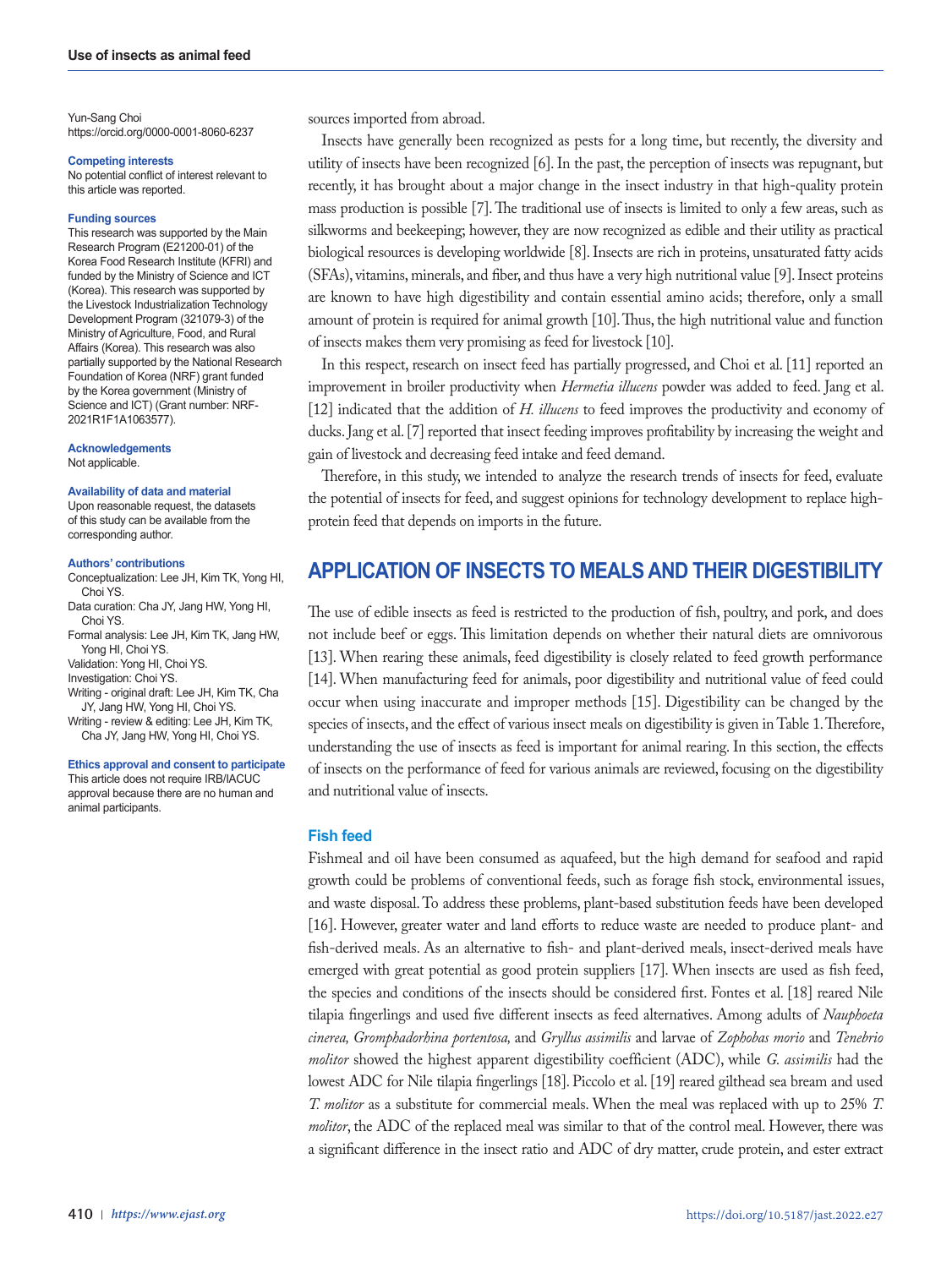| <b>Targeted animal</b>       | <b>Consisted insect species</b><br>(life stage)                                                                                                                     | <b>Composition of</b><br>insect meal                                                      | <b>Diets</b>                                                                  | <b>Estimated ADC (%)</b>                                                                                                              | <b>Recommended</b><br>diets                | <b>Reference</b> |
|------------------------------|---------------------------------------------------------------------------------------------------------------------------------------------------------------------|-------------------------------------------------------------------------------------------|-------------------------------------------------------------------------------|---------------------------------------------------------------------------------------------------------------------------------------|--------------------------------------------|------------------|
| Fish                         |                                                                                                                                                                     |                                                                                           |                                                                               |                                                                                                                                       |                                            |                  |
| Nile Tilapia<br>Finger lings | <i>Nauphoeta cinerea (adult)</i><br>Zophobas morio (larvae)<br>Gromphadorhina portento-<br>sa (adult)<br>Gryllus assimilis (adult)<br>Tenebrio molitor (larvae)     | Mixture of 20% insect Pellet type<br>meal and<br>80% commercial<br>meal                   | Three times daily<br>for 15 days                                              | Dried matter (61.7–95.8)<br>Crude protein (58.3-92.4)<br>Energy (47.0-82.1)<br>Lipid (87.9–98.8)<br>Chitin (59.8–81.3)                | T. molitor meal                            | $[18]$           |
| Gilthead sea<br>bream        | Tenebrio molitor (larvae)                                                                                                                                           | Mixture of 25% and<br>50% insect meal and<br>commercial meal                              | Pellet type<br>Two times daily for<br>16 days                                 | Dried matter (78.46 and<br>87.44)<br>Crude protein (79.19 and<br>87.26)<br>Ether extract (82.39 and<br>89.93)                         | 25% substituted<br>meal                    | $[19]$           |
| Pacific white<br>shrimp      | Allomyrina dichotoma<br>(larvae)<br>Oxya chinensis (adult)<br>Hermetia illucens (larvae)<br><i>Protaetia brevitarsis</i> (lar-<br>vae)<br>Tenebrio molitor (larvae) | Mixture of 30% insect Pellet type<br>meal and 70% com-<br>mercial meal                    | Two times daily for<br>6 days                                                 | Protein (82.8–89.0)<br>Lipid (91.2–98.0)<br>Energy (83.6-90.3)<br>Dry matter (78.5–81.0)<br>Chitin (28.0–35.5)                        | A. dichotoma and<br>H. illucens meal       | $[23]$           |
|                              | Gryllus bimaculatus (adult)<br>Bombyx mori (pupae)                                                                                                                  |                                                                                           |                                                                               |                                                                                                                                       |                                            |                  |
| Rainbow trout                | Tenebrio molitor (larvae)                                                                                                                                           | Insect substituted 0%,<br>25%, 50% commer-<br>cial meal                                   | Pellet type<br>Two times daily for<br>14 days                                 | Protein (90.1-92.2)<br>No sigifnicant difference in<br>dry matter, organic matter,<br>and ether extract.                              | 25% substituted<br>meal                    | $[21]$           |
| Non-tested                   | Hermetia illucens (larvae)<br>Acheta domesticus (adult)                                                                                                             | Substituted 25%,<br>50%, 75%                                                              | Extruded pellet type                                                          | Not detected but expected<br>improving digestibility after<br>extruding                                                               | 75% substituted<br>meal                    | $[24]$           |
| Hybrid catfish<br>figerlings | Zonocerus variegatus<br>(adult)<br>Dung beetle (larvae)                                                                                                             | Substituted 0%, 10%,<br>20%, 40%, 60%<br>blended (1:1) insect<br>meal                     | Pellet type<br>Three times daily<br>for 56 days                               | Protein (88.50–90.11)<br>Lipid (85.00-58.70)<br>Fiber (55.26–57.22)                                                                   | 40% substituted<br>meal                    | [95]             |
| Poultry                      |                                                                                                                                                                     |                                                                                           |                                                                               |                                                                                                                                       |                                            |                  |
| Broiler chicken              | Tenebrio molitor (larvae)<br>Zophobas morio (larvae)                                                                                                                | 0.2% and 0.3% full-<br>fat meal                                                           | Ad libitum<br>35 days (1–14 days<br>starter diets, 15-35<br>days grown diets) | Protein (73–77)<br>Ether extract (93–94)                                                                                              | All treatments                             | [26]             |
|                              | Hermeita illucens (larvae)                                                                                                                                          | 250 g/kg partially and<br>highly defatted insect 26-32 days<br>meal                       | Ad libitum                                                                    | Dry matter $(59-63)$<br>Organic matter (64–69)<br>Crude protein (62)<br>Ether extract (93-98)<br>Gross energy (50–61)                 | Partially defatted<br>insect meal          | $[28]$           |
|                              | Tenebrio molitor (larvae)<br>Hermetia illucens (larvae)                                                                                                             | 250 g/kg two different Ad libitum<br>insect meal                                          | $26 - 35$ days                                                                | Dry matter $(53–60)$<br>Organic matter (66)<br>Crude protein (51-60)<br>Ether extract (88-99)<br>Gross energy (64-69)                 | T. molitor consist-<br>ed meal             | $[30]$           |
|                              | Hermetia illucens (larvae)                                                                                                                                          | substituted 10% layer Ad libitum<br>mash meal and 50:50<br>layer mash: fish offal<br>meal | 16–28 days                                                                    | Dry matter<br>Organic matter<br>Ether extract                                                                                         | 10% substituted<br>layer mash meal         | $[33]$           |
| Laying hen                   | Hermetia illucens (larvae)                                                                                                                                          | Partially defatted in-<br>sect substituted 25%<br>and 50% meal                            | Manually distributed<br>20 weeks                                              | Dry matter (64.29–70.29)<br>Organic matter (67.23-<br>73.66)<br>Crude protein (76.06-81.12)<br>Ether extract (89.33-90.83)            | 25% substituted<br>meal more suit-<br>able | $[34]$           |
| Laying quail                 | Tenebrio molitor (larvae)                                                                                                                                           | Substituted 5%, 10%,<br>and 20% of protein of<br>commercial meal                          | 54 days                                                                       | Dry matter (75.4-77.6)<br>Organic matter (77.5-80.1)<br>Crude protein (72.3-77.5)<br>Ether extract (89.9-90.5)<br>Calcium (79.1-79.7) | 5% substituted<br>meal                     | $[35]$           |
| Turkey                       | Hermetia illucens (larvae)                                                                                                                                          | 50% and 100% insect Ad libitum<br>fat extract substituted 7-35 days<br>soy bean oil       |                                                                               | Crude protein (83.10-84.88)<br>Ether extract (96.38-07.13)                                                                            | All treatments                             | $[36]$           |

#### **Table 1. Apparent digestibility coefficients (ADC) of insect feed for fish, poultry, and pig**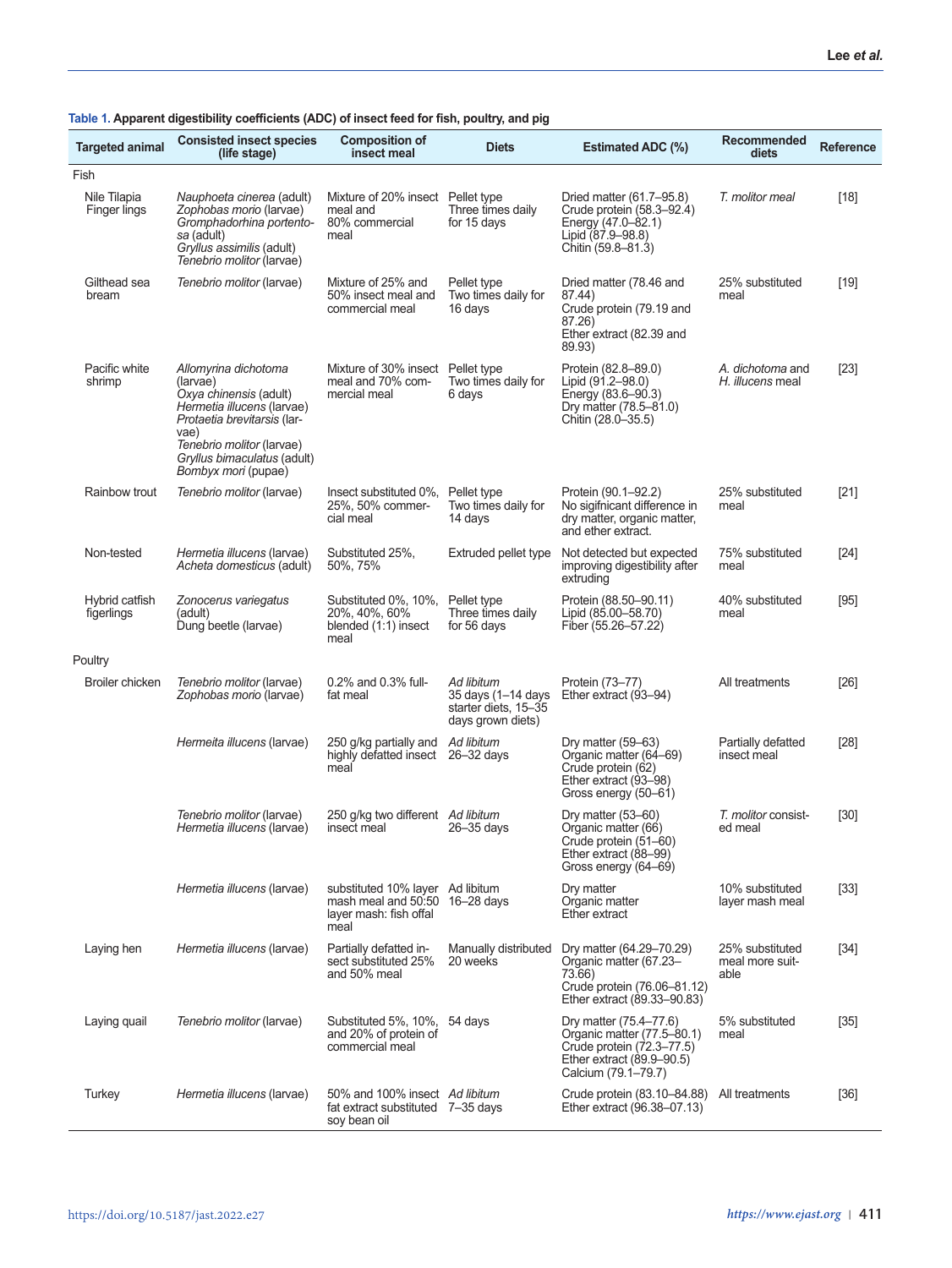#### **Table 1. Continued**

| <b>Targeted animal</b> | <b>Consisted insect species</b><br>(life stage)                                                                                                                                                                                                                                                                                                                                                                                                                                                                    | <b>Composition of</b><br>insect meal                                                                             | <b>Diets</b>                                               | <b>Estimated ADC (%)</b>                                                                                                                                                                                                                                                | Recommended<br>diets                                                             | <b>Reference</b> |
|------------------------|--------------------------------------------------------------------------------------------------------------------------------------------------------------------------------------------------------------------------------------------------------------------------------------------------------------------------------------------------------------------------------------------------------------------------------------------------------------------------------------------------------------------|------------------------------------------------------------------------------------------------------------------|------------------------------------------------------------|-------------------------------------------------------------------------------------------------------------------------------------------------------------------------------------------------------------------------------------------------------------------------|----------------------------------------------------------------------------------|------------------|
| <b>Duck</b>            | Periplaneta americana<br>(nymph)<br>Hydrous cavistanum (adult)<br>Tenebrio molitor (larvae)<br>Zophobas morio (larvae)<br>Bactrocera dorsalis (larvae)<br>Hermetia illucens (prepu-<br>pae)<br>Musca domestica (larvae)<br>Achroia grisella (larvae)<br>Bombyx mori (larvae and<br>pupae)<br>Philosamina ricini (pupae)<br>Allomyrina domesticus<br>(adult)<br>Gryllotalpa Africana (adult)<br>Gryllus bimaculatus (adult)<br>Gryllus testaceus (adult)<br>Locusta migratoria (adult)<br>Patanga succincta (adult) | Dried ground insect                                                                                              | In vitro digestibility<br>(stomach and small<br>intestine) | Organic matter (over 50%)<br>Crude protein (over 20%)                                                                                                                                                                                                                   | T. molitor<br>Z. morio<br>A. grisella<br>M. domestica<br>B. mori<br>P. Americana | $[37]$           |
| Pig                    |                                                                                                                                                                                                                                                                                                                                                                                                                                                                                                                    |                                                                                                                  |                                                            |                                                                                                                                                                                                                                                                         |                                                                                  |                  |
| Piglets                | Hermetia illucens (larvae)                                                                                                                                                                                                                                                                                                                                                                                                                                                                                         | Substituted 5%, 10%, Pellet type<br>and 20% commercial<br>meal                                                   | 4 weeks                                                    | Dry matter (82.7–83.0)<br>Crude protein (77.3-78.4)<br>Starch (99.7–99.8)<br>Crude fat (78.0–80.0)<br>Acid detergent fiber (27.9-<br>29.2)<br>Amylase-treated neutral<br>detergent fiber (36.9–39.4)<br>Phosphorus (51.5–56.4)<br>Ash (57.4–61.2)<br>Energy (81.8–82.3) | 20% substituted<br>meal                                                          | $[39]$           |
|                        | Hermetia illucens (larvae)                                                                                                                                                                                                                                                                                                                                                                                                                                                                                         | Defatted insect sub-<br>stituted 0, 5, and $10\%$ 61 days                                                        | Ad libitum                                                 | Dry matter (95.4–95.9)<br>Organic matter (96.0-96.4)<br>Crude protein (77.7–82.8)<br>Ether extract (82.8–85.7)                                                                                                                                                          | All treatments                                                                   | $[40]$           |
|                        | <i>Ptecticus tenebrifer</i> (larvae)                                                                                                                                                                                                                                                                                                                                                                                                                                                                               | Substituted 0, 50, and<br>100% fishmeal                                                                          | Ad libitum<br>Pellet type<br>35 days                       | Dry matter (78.81–80.41)<br>Nitrogen (78.57–80.27)<br>Gross energy (79.28–79.46)                                                                                                                                                                                        | 100% substituted<br>meal                                                         | [41]             |
| Growing pig            | Tenebrio molitor (larvae)                                                                                                                                                                                                                                                                                                                                                                                                                                                                                          | Compared with fish,<br>poultry, and meat<br>meal                                                                 | 2 weeks                                                    | Dry matter $(89.44)$<br>Gross energy (89.53)<br>Crude protein (89.58)<br>Total amino acid (89.60)                                                                                                                                                                       | Insect meal                                                                      | $[42]$           |
|                        | Tenebrio molitor (larvae)                                                                                                                                                                                                                                                                                                                                                                                                                                                                                          | Compared with de-<br>fatted and hydrolyzed<br>T. molitor, fermented<br>poultry offal, and<br>hydrolyzed fishmeal | 2 weeks                                                    | Dry matter (87.45, 89.47)<br>Crude protein (86.37, 89.31)<br>Crude fat (82.12, 89.80)<br>Total amino acid (78.09,<br>79.52)                                                                                                                                             | Hydrolyzed T.<br>molitor                                                         | [43]             |

when there was a high replacement ratio (50%) and ADC was lowest. Piccolo et al. [19] expected that the presence of chitin would inhibit digestion, and a reduction in nutrient digestibility was also shown in other studies [18,20,21]. Belforti et al. [21] estimated the effect of mealworms (*T. molitor*) as rainbow trout feed. Although a significant difference in ADC of dry matter, organic matter, and ether extract was not observed, a higher protein ADC was observed in control diets, and this value decreased when the substitution ratio was increased. However, low concentrations of chitin can improve growth performance because some fish have chitinase genes, and chitin degradation can improve chitin digestibility [22]. The high capacities of chitin to bind proteins and water, form ionic bonds with lipids, increase intestinal length, and react as a prebiotic could enhance the growth performance of gilthead sea bream [19,22]. Shin and Lee [23] tested the effects of mealworms, silkworms, rice grasshoppers, two-spotted crickets, dynastid beetles, and white-spotted flower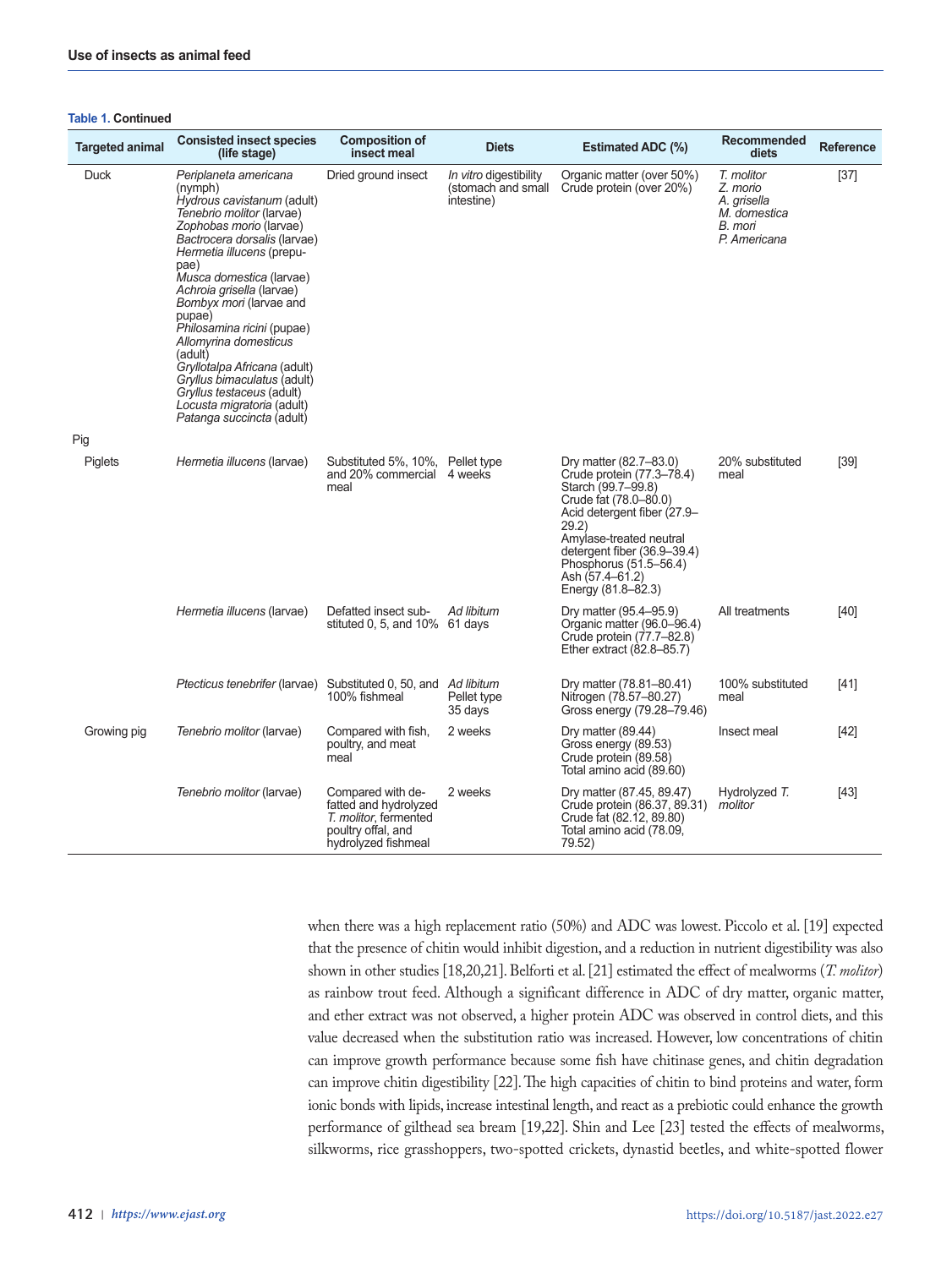chafers as fish feeds. The ADCs of the insect meals were 83%–89% protein, 91%–98% lipid, 84%– 90% energy, 77%–81% dry matter, 28%–36% chitin, 76%–96% amino acids, and 89%–93% fatty acids. The growth performance of shrimp could be improved when black soldier flies or dynastid beetles were included as meals. These previous studies suggested that the selection of insects as fish feed should be considered carefully because apparent digestibility was not significantly different, but growth performance could be changed.

The processing conditions should also be considered to improve digestibility. Some processing methods have been developed to enhance the quality of protein sources [20]. Extrusion processing has been used to improve the digestibility and bioavailability of fish feed [24]. Irungu et al. [24] reported that freshwater shrimp in good quality extruded pellets can be substituted by 75% black soldier fly larvae or adult crickets. Although they did not estimate digestibility directly, they expected extrusion processing to enhance the digestibility of insect meal. Because of the increased water solubility and expansion ratio, which are closely related to feed digestibility, substitution of shrimp with insects might have the potential to improve the nutritional value of insect meal [24]. Likewise, the processing method is also considered to enhance the digestibility of insect meal.

#### **Poultry feed**

The apparent digestibility of insect feeds for poultry differed according to the condition of the insect feed. The size and weight of mealworms and substrates have significant effects on the nutrient and amino acid values of broilers [25]. Various bioactive components in insects, such as chitin, melanin, and peptides, can enhance the health of poultry [26]. Addition of small amounts of insects can enhance poultry health. Small amounts of 0.2%–0.3% supplementation with mealworm full-fat meal did not have any negative effect on ileal digestibility and reduced the potential pathogenic bacteria in poultry [26]. In poultry production, broilers and laying hens are the major sources of meat and eggs, and most studies have focused on rearing broilers [27]. When feeding *H. illucens* (black soldier fly) to broiler chickens, defatted black soldier flies could be used for more efficient nutrient digestion [28,29]. Defatting had a significant effect on ADC, and highly defatted insects had lower ADC values than partially defatted insects [28]. Therefore, fully defatted insects may not be helpful in increasing the digestibility of poultry. De Marco et al. [30] compared the digestibility of two different insect species (*T. molitor* and *H. illucens*). There was a significant difference in the ADC of the ether extract only; *H. illucens* had a higher ADC value [30]. Significant differences in the ADC of dry matter, organic matter, crude protein, gross energy, and in amino acid apparent ileal digestibility between *T. molitor* and *H. illucens* were not observed in broilers [30]. However, insect feed should be carefully considered. Chitinase has been found in the proventriculus and hepatocytes of poultry [31]. However, chitin supplementation inhibits nutrient absorption from the intestinal tract, and increased chitin content negatively affects protein digestibility [32]. In addition, the type of supplement should be carefully chosen. When diet included 10% *H. illucens* in layer mash meal (IM1), there was no significant effect on the apparent digestibility of nutrients, mortality, or carcass yield compared with commercial meals. Although digestibility was higher for dry matter and organic matter than in the IM1 group when the 10% *H. illucens* diet included a 50:50 layer mash: fish offal meal, the growth rate and carcass weight of broilers were affected negatively. This result may be due to the reduced ADC of the ether extract and different metabolizable energies of starch and offal [33]. The apparent digestibility of laying hens is also affected by supplementation with insects [34]. Significant differences in apparent ileal digestibility between commercial meal and 25% *H. illucens* substituted meal were not observed, and the ADC of crude protein was reduced after substitution. However, meals substituted by over 25% reduced the ADCs of dry matter and organic matter [34]. They suspected chitin content, which has a high protein binding capacity, as a reason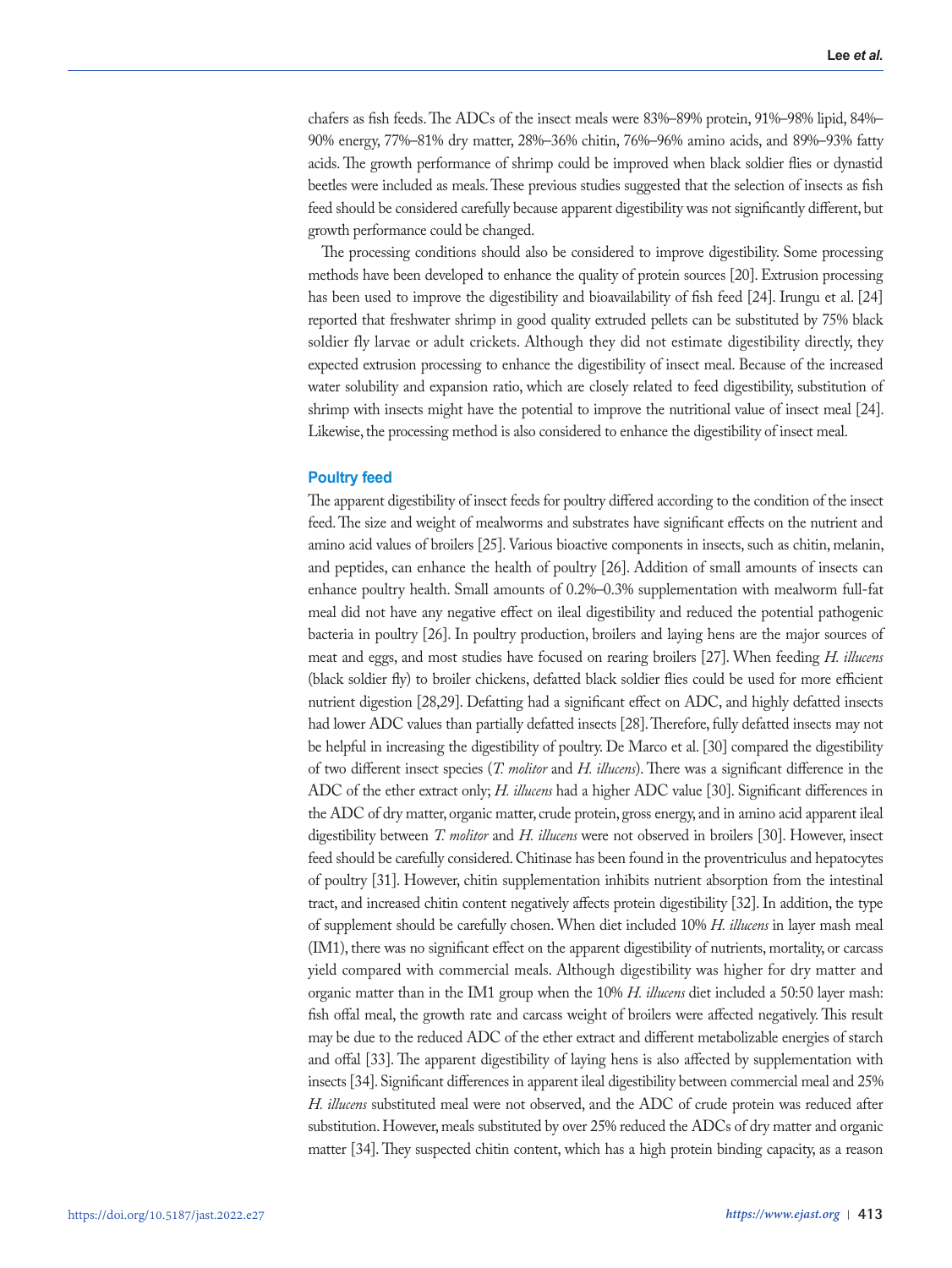for the reduced ADC values of laying hens. However, chitin can also reduce serum cholesterol and triglyceride levels. Secci et al. [35] described *T. molitor* as a novel protein source for laying quails. The ADC of dry matter, organic matter, and crude protein was reduced with increasing amounts of substituted insects, but albumin and yolk weight increased. Thus, *H. illucens* might be a more suitable source than *T. molitor* for laying hen feed.

Insects have been used and studied as novel nutritional feed for poultry. Sypniewski et al. [36] used *H. illucens* fat extract as a soybean oil replacement and found no significant effect of substituted fat on the ADC of crude protein and ether extract. Kovitvadhi et al. [37] estimated the *in vitro*  digestibility of ducks from 17 different insects and compared the digestibility with commercial meals (fishmeal, chicken/pork offal, and soybean). Among the 17 species in the study, *T. molitor*, *Z. morio*, *Achroia grisella*, *Musca domestica*, *Bombyx mori*, and *Periplaneta americana* were recommended as substitutes for commercial meals. When the correlation coefficients between chemical composition and digestibility were estimated, a significant negative coefficient was observed between fiber components and digestibility of organic matter and crude protein. Indigestible components, such as chitin, can inhibit the digestibility of insects. However, chicken has an mRNA gene cord of chitinase within the glandular stomach, which can act as a health promoter for poultry [27]. In conclusion, although apparent digestibility can be slightly reduced, the use of insects as poultry feed can improve the health of poultry.

#### **Pig feed**

The huge feed costs (60%–70% of total costs), increased grain prices, environmental problems, increased consumption, and insufficient supply can be reasons for shifting to the use of insects as novel feed when producing pork [38]. Owing to these problems, insects have been used as highquality protein resources to produce pork. Håkenåsen et al. [39] studied pellet-type feed and fullfat *H. illicens* as a an alternative. They replaced 5%, 10%, and 20% of commercial meals with insects, and observed that the ADC of crude protein was reduced slightly when insect ratio increased. They are related to the reduced ADC of crude protein and chitin contents. In addition, an overestimation of protein content might be another reason for the decline in ADC [39]. However, the ADC of crude fat, phosphorus, and ash increased gradually, which might be due to the increased amounts of fat, phosphorus, and ash [39]. Biasato et al. [40] defatted *H. illucens* and used it as a replacement. In full-fat *H. illucens*, there was no significant effect on ADC regardless of the type of nutrient when fed partially defatted *H. illucens* [40]. When supplying *Ptecticus tenebrifer* as a replacement of fishmeal in piglets, the ADC of dry matter and nitrogen was slightly reduced [41]. Insect species, life stage, dietary inclusion, and processing methods can affect the ADC of nutrients, and similar results have been reported in piglets [6, 38–41]. The ADC of pigs are changed when they grow from piglets to pigs, and the differences may be due to the changes in digestibility between piglets and pigs [40–42]. Yoo et al. [42] reported a non-significant effect of *T. molitor* on ADC when used as a replacement supplement for fish, poultry, and meat meal. Therefore, *T. molitor* has good potential as a replacement for conventional feed, such as fish, poultry, and meat for growing pigs [42]. Cho et al. [43] compared the effects of defatted and hydrolyzed *T. molitor* on the ADC. Hydrolyzed *T. molitor* had higher ADC values for dry matter, crude protein, crude fat, and total amino acids than hydrolyzed fishmeal and fermented poultry offal [43]. Insect supplementation can affect digestibility, feed efficiency, and quality characteristics of finishing pigs (slaughtered pigs). According to Chia et al. [44], meal-fed insects had a higher carcass weight, feed conversion ratio, and crude protein content than conventional fishmeal-fed pigs. In conclusion, insect species, life stage, and processing methods can be carefully selected to enhance the digestibility of livestock, and these factors can affect the final quality of livestock production, such as carcass weight, quality of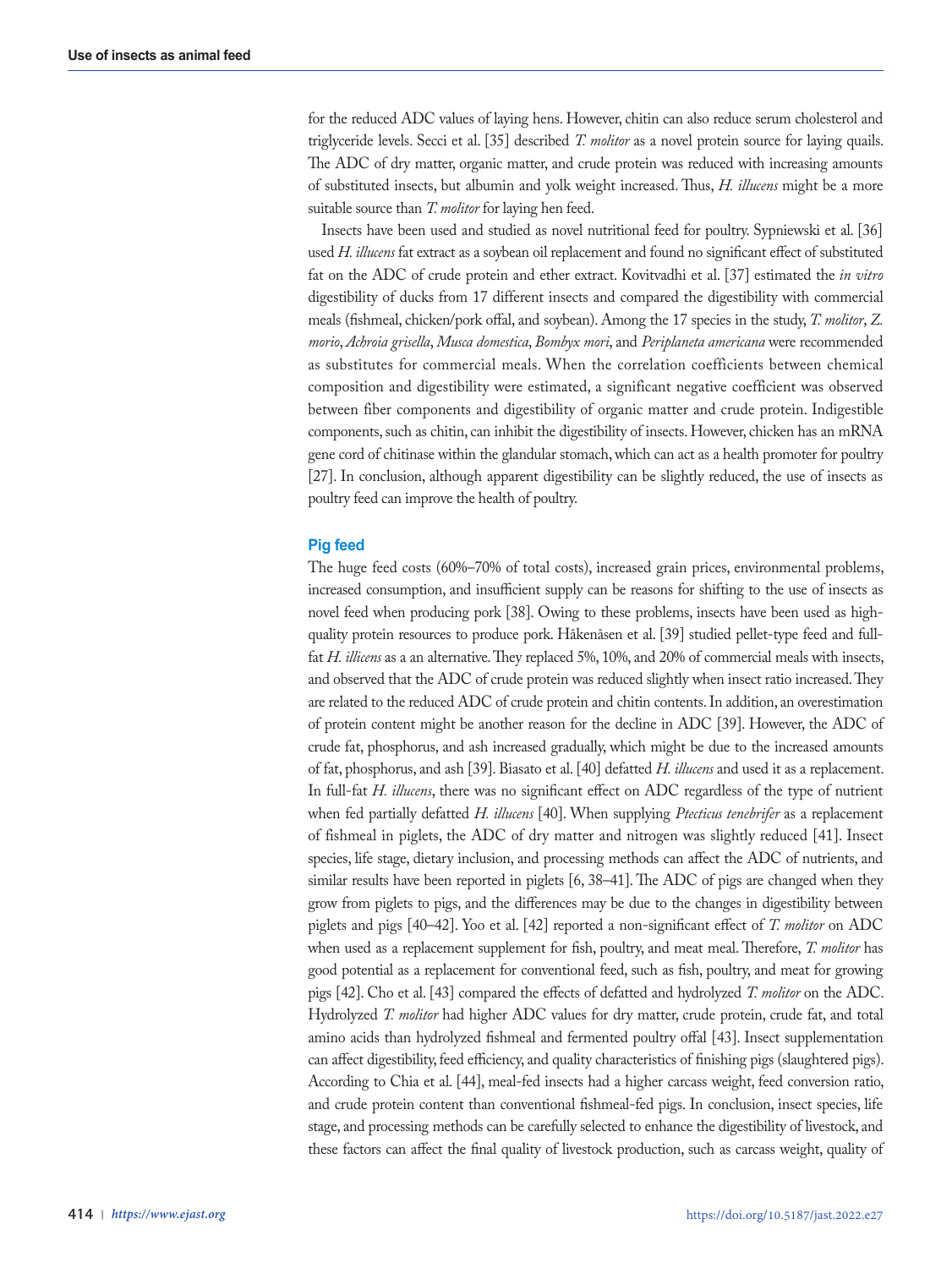egg, and nutritional composition of production.

# **BIO-FUNCTIONAL PROPERTIES EXPECTED FOLLOWING INSECT MEAL APPLICATION**

Many studies have reported the excellent biofunctional activity of various components of edible insects, such as lipids, proteins, and chitin. Representative biofunctional properties include antioxidant, anti-hypertensive, anti-cancer, anti-inflammatory, anti-obesity, anti-diabetic, and antimicrobial activities [10]. Many insect species with biofunctional properties have been reported, including *H. illucens* [45], *B. mori* [46], *M. domestica* [47], *T. molitor* [48], *Acheta domesticus* [49], and *Spodoptera littoralis* [50]. The reported functional properties of these insects vary according to the growth status of the insect (larvae, pupae, and adults), insect components (protein, fat, and chitin), and extraction method (water extracts, solvent extracts, and enzymatic hydrolysates) [10]. Accordingly, insects can be selectively used in animal diets, based on the functionality required for rearing animals. In this section, the biofunctional properties that can be obtained by replacing the protein or lipid components of animal feed with various insect components are reviewed and summarized (Table 2).

#### **Effects of insect diet on the intestinal microbiota of animals**

Many studies have been conducted on the use of defatted insects to replace soybean, which is generally used as a protein source, in animal feed. Moniello et al. [51] reported that the replacement of soy protein with an *H. illucens* larvae meal had an effect on small intestine morphology and brush border enzymatic activity, as well as cecal microbial activity. They explained that chitin present in the *H. illucens* larvae meal induced an increase in volatile fatty acids (VFAs), such as acetate and butyrate, which may have a positive effect on the gut health of laying hens.

Borrelli et al. [52] also reported that a diet of *H. illucens* larvae affects the production of cecal microbiota and short-chain fatty acids (SCFAs) in laying hens. They confirmed that Elusimicrobiota, Lentisphaerae, and Cyanobacteria were increased in the insect diet group through 16S rDNA sequencing analysis, whereas Fusobacteria were decreased compared to the soybean diet group used as a control group. Furthermore, the insect diet groups showed increased production of SCFAs, such as acetate, propionate, and butyrate. It has been reported that an increase in SCFAs is because chitin contained in insect meal acts as a prebiotic and produces SCFAs molecules together with intestinal bacteria. Consequently, it has been reported that SCFAs may help to promote gut and overall health of laying hens.

Biasato et al. [53] conducted a study that confirmed the positive effect of *H. illucens* larvae meal (5%) intake on the cecal microbiota and gut mucin dynamics in an experiment with broiler chickens. In particular, they reported that the ratio of *Ruminococcus*, *Faecalibacterium*, and *Blautia* in the ratio of the cecal microbiota was higher in the group fed 5% *H. illucens* larvae meal compared to the control group. This microbial group is well known to produce butyric acid and SCFAs, which are known to play a major role in optimal intestinal health and have the ability to inhibit enteric pathogens [54,55].

Many studies have confirmed the expression of bio-functional properties using insect diets that include fats without the defatting process. Biasato et al. [56] also reported that full-fat *T. molitor*  larvae meal significantly affected the microbiota composition of chickens. The relative abundances of *Clostridium*, *Oscillospira*, *Ruminococcus*, *Coprococcus*, and *Sutterella* genera were higher in the *T. molitor* diet group than in the control group, whereas the relative abundance of the *Bacteroides* genus was lower than that in the control group. These changes in the gut microbiota were made without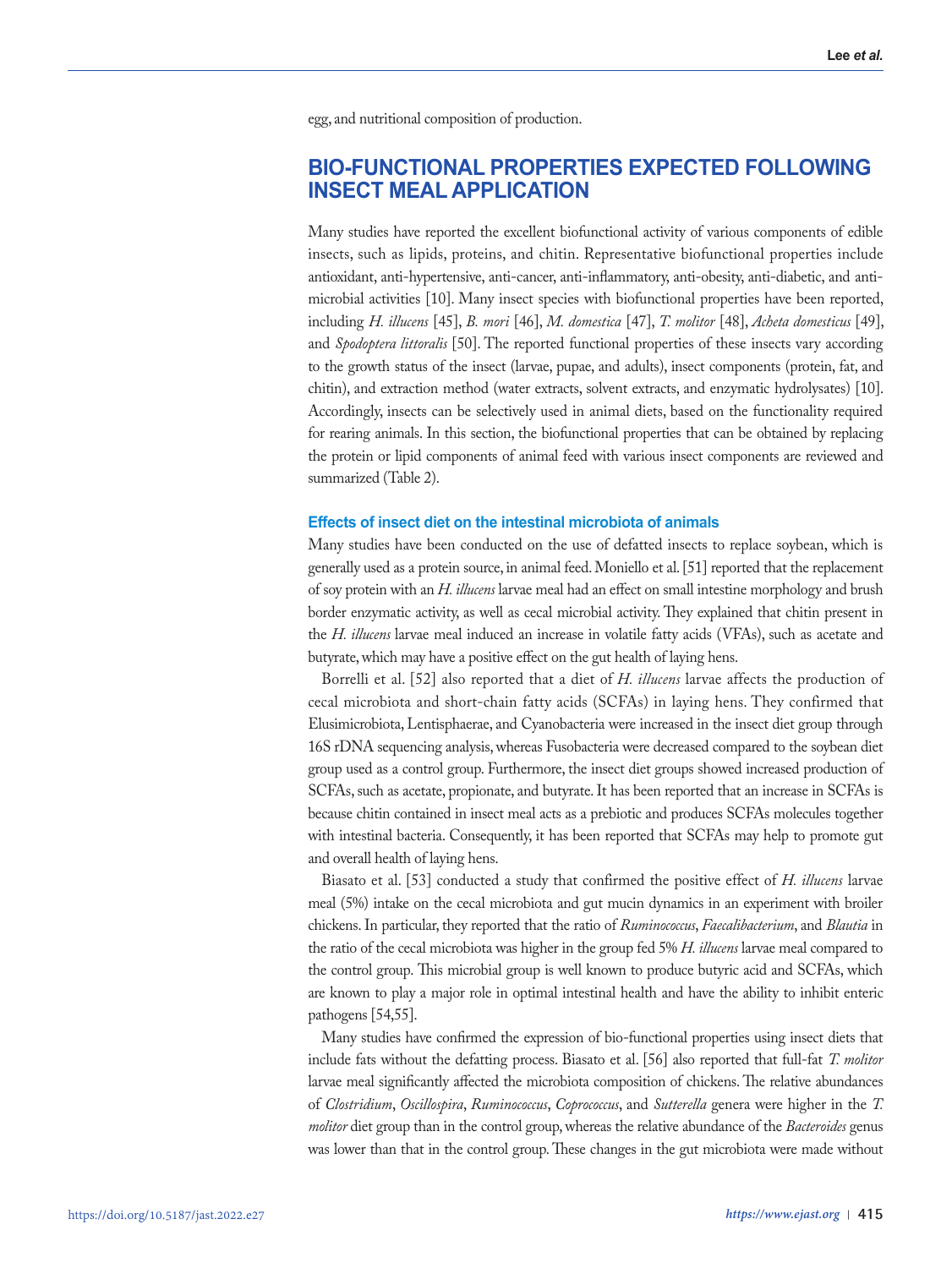| Table 2. Bio-functional properties obtained when insect feed is applied |  |
|-------------------------------------------------------------------------|--|
|-------------------------------------------------------------------------|--|

| <b>Targeted animal</b>        | <b>Consisted insect species</b>                             | Composition<br>of insect meal    | <b>Bio-functional</b><br>properties | <b>Effect mechanisms</b>                                                                                                                                                                                                                                                                                                        | <b>Reference</b> |
|-------------------------------|-------------------------------------------------------------|----------------------------------|-------------------------------------|---------------------------------------------------------------------------------------------------------------------------------------------------------------------------------------------------------------------------------------------------------------------------------------------------------------------------------|------------------|
| Poultry - Laying<br>hens      | Hermetia illucens larvae meal<br>(defatted)                 | 7.3%, 14.6%                      | Gut health and<br>microbiota        | - Positive effect on the morphology of the small in-<br>testine and the activity of brush border enzymes<br>and cecal microbiota<br>- Increases the production of VFAs                                                                                                                                                          | [51]             |
| Poultry - Laying<br>hens      | Hermetia illucens larvae meal<br>(defatted)                 | 17%                              | Gut health and<br>microbiota        | - Increases relative abundance of Elusimicrobia,<br>Lentisphaerae and Cyanobacteria in the gut<br>- Decreases relative abundance of Fusobacteria in<br>the gut<br>- Increases production of SCFAs (acetate, propio-<br>nate, and butyrate)                                                                                      | $[52]$           |
| Poultry - Broiler<br>chickens | Hermetia illucens larvae meal<br>(defatted)                 | 5%, 10%, and<br>15%              | Gut health and<br>microbiota        | - Positive effect on the cecal microbiota and gut<br>mucin dynamics<br>- Increases the ratio of L-Ruminococcus, Faecali-<br>bacterium, and Blautia in cecal<br>- Increases in villi mucins                                                                                                                                      | $[53]$           |
| Poultry - Broiler<br>chickens | Tenebrio molitor larvae meal<br>(full-fat)                  | 7.5%                             | Gut health and<br>microbiota        | - Increases relative abundance of Clostridium,<br>Oscillospira, Ruminococcus, Coprococcus, and<br>Sutterella<br>- Decreases relative abundance of Bacteroides                                                                                                                                                                   | [56]             |
| Poultry - Broiler<br>chickens | Shelfordella lateralis imago<br>meal (full-fat)             | $0.05\%$ , $0.1\%$ ,<br>and 0.2% | Gut health and<br>microbiota        | - Increases the number of total microbiota counts,<br>Clostridium leptum subgroup, and Clostridium<br>coccoides-Eubacterium rectale in the crop<br>- Increases the number of Lactobacillus spp./En-<br><i>terococcus</i> in the ileum                                                                                           | $[57]$           |
| Poultry - Broiler<br>chickens | Tenebrio molitor larvae meal,<br>Zophobas morio larvae meal | 0.2%, 0.3%                       | Gut health and<br>microbiota        | - Stimulates the colonization of cecal probiotics<br>- Increases relative abundance of Actinobacteria by<br>Z. morio larvae meal<br>- Increases relative abundance of family Rumino-<br>coccaceae by T. molitor larvae meal                                                                                                     | $[58]$           |
| Poultry - Turkey              | Hermetia illucens fat                                       | 2.5%, 5%                         | Gut health and<br>microbiota        | - Decreases the activity of trypsin<br>- Reduces the proliferation of potentially pathogen-<br>ic bacteria                                                                                                                                                                                                                      | $[36]$           |
| Weaning piglets               | Hermetia illucens larvae meal<br>(full-fat)                 | 1%, 2%, and<br>4%                | Gut health and<br>microbiota        | - Increases the number of probiotic bacteria (Lacto-<br>bacillus and Bifidobacterium) and the concentra-<br>tions of lactate and SCFAs<br>- Decreases the number of Escherichia coli<br>- Down-regulates the expression of TLR4, NF-KB,<br>MyD88, and TNF- $α$<br>- Up regulates the expression of anti-inflammatory<br>$IL-10$ | [60]             |
| Weaning piglets               | Hermetia illucens larvae meal                               | 5%, 10%                          | Gut health and<br>microbiota        | - Increases the $\beta$ -diversity<br>- Increases relative abundance of Blautia, Copro-<br>coccus, Eubacterium, Prevotella, and Roseburia                                                                                                                                                                                       | [61]             |
| Poultry - Laying<br>hens      | Hermetia illucens larvae meal<br>(defatted)                 | 7.3%, 14.6%                      | Immune activity                     | - Shows low albumin/globulin ratio<br>- Decreases the contents of serum cholesterol and<br>triglyceride                                                                                                                                                                                                                         | $[34]$           |
| Poultry - Broiler<br>chickens | Hermetia illucens larvae meal                               | 1%, 2%, and<br>3%                | Immune activity                     | - Increases the percentage of CD3 <sup>+</sup> CD4 <sup>+</sup> T lympho-<br>cytes in the spleen<br>- Increases the proliferation of spleen cells and<br>serum lysozyme activity                                                                                                                                                | [65]             |
| Poultry - Broiler<br>chickens | Tenebrio molitor larvae meal                                | 30%                              | Immune activity                     | - Shows low albumin/globulin ratio<br>- Increases the concentration of aspartate amino-<br>transferase and alanine aminotransferase                                                                                                                                                                                             | [66]             |
| Poultry - Broiler<br>chickens | Tenebrio molitor larvae meal<br>(full-fat)                  | 5%, 10%, and<br>15%              | Immune activity                     | - Increases the number of erythrocytes<br>- Shows low albumin/globulin ratio<br>- Increases the concentration of gamma glutamyl<br>transferase                                                                                                                                                                                  | [67]             |
| Poultry - Turkey              | Hermetia illucens fat                                       | 2.5%, 5%                         | Immune activity                     | - Decreases IL-6 and TNF-α concentrations in<br>serum                                                                                                                                                                                                                                                                           | $[36]$           |
| Weaning piglets               | Hermetia illucens larvae meal<br>(full-fat)                 | 1%, 2%, and<br>4%                | Immune activity                     | - Decreases IFN-y concentrations in serum<br>- Increases IL-10 and IgA concentrations in serum                                                                                                                                                                                                                                  | [68]             |
| Growing pigs                  | Hermetia illucens larvae meal<br>(full-fat)                 | 9%, 12%,<br>14.5%, and<br>18.5%  | Immune activity                     | - Increases the number of neutrophils<br>- Shows the number of lymphocytes outside the<br>normal physiological range                                                                                                                                                                                                            | $[71]$           |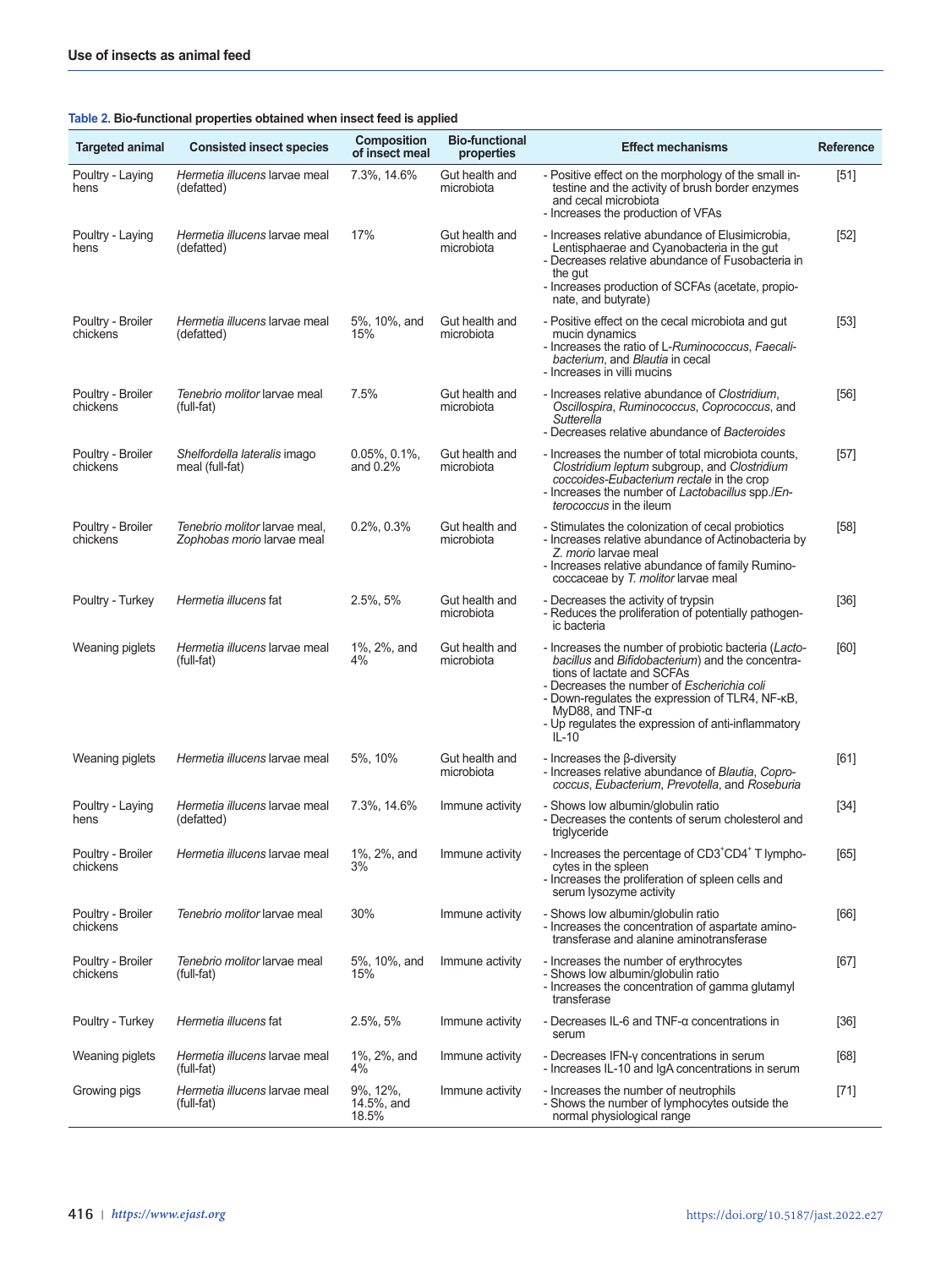#### **Table 2. Continued**

| <b>Targeted animal</b>        | <b>Consisted insect species</b>                                                       | <b>Composition</b><br>of insect meal | <b>Bio-functional</b><br>properties | <b>Effect mechanisms</b>                                                                                                                                                                         | <b>Reference</b> |
|-------------------------------|---------------------------------------------------------------------------------------|--------------------------------------|-------------------------------------|--------------------------------------------------------------------------------------------------------------------------------------------------------------------------------------------------|------------------|
| Poultry - Broiler<br>chickens | Hermetia illucens larvae meal                                                         | 1%, 2%, and<br>3%                    | Antimicrobial<br>activity           | - Decreases the number of S. Gallinarum in infect-<br>ed tissues (liver, spleen, bursa, and cecum)<br>- Increases the survivability of infected chickens                                         | [65]             |
| Poultry - Broiler<br>chickens | Tenebrio molitor meal, Zophoba 0.4%<br><i>morio</i> meal                              |                                      | Antimicrobial<br>activity           | - Increases the concentration of IgG and IgA<br>- Decreases the content of pathogenic bacteria E.<br>coli and Salmonella spp. in the cecal<br>- Increases the survivability of infected chickens | $[73]$           |
| Weaning piglets               | Tenebrio molitor meal, Musca<br>domestica larvae meal, Zopho-<br><i>ba morio</i> meal | 5%                                   | Antimicrobial<br>activity           | - Reduces incidence of diarrhea between 15 and<br>28 day                                                                                                                                         | [76]             |
| Weaning piglets               | Hermetia illucens larvae/prepu-<br>pae meal<br>(full-fat)                             | 4%.8%                                | Antimicrobial<br>activity           | - Inhibits the growth of D-Streptococci in vitro<br>- Reduces D-Streptococci 0.5 log fold in the gut of<br>piglets                                                                               | $[78]$           |
| Rabbits                       | Hermetia illucens larvae fat.<br>Tenebrio molitor larvae fat                          | 1.5%                                 | Antimicrobial<br>activity           | - Increases the production of VFAs in the cecum<br>- Increases the microbial diversity of cecal of rab-<br>bits                                                                                  | [80]             |

VFA, volatile fatty acid; SCFA, short-chain fatty acid; TLR, Toll-like receptor 4; NF-κB, uclear factor kappa-lightchainenhancer of activated B cells; MyD88, myeloid differentiation factor 88; TNF, tumor necrosis factor; IL, interleukin; lgG, immunoglobulin G, lgA, immunoglobulin A.

> any specific effect on intestinal morphology and mucin composition, and it was reported that the use of the *T. molitor* diet would not have a negative effect on the gut health of birds.

> Józefiak et al. [57] reported that supplementation with 0.2% of *Shelfordella lateralis* improved the body weight gain, feed intake, and feed conversion ratio in broiler chicken experiments. In addition, analysis of the gastrointestinal tract (GIT) microbiota showed that the total microbiota counts, *Clostridium leptum* subgroup, and *Clostridium coccoides*–*Eubacterium rectale* of the *S. lateralis*  diet group increased in the crop. The ileum analysis confirmed an increase in *Lactobacillus* spp./ *Enterococcus* spp. in the *S. lateralis* diet group.

> Józefiak et al. [58] studied the effects of insect addition (*Z. morio* and *T. molitor*) on the cecal commensal microbiome of chickens. The two insect diets had different effects on the chicken cecal microbiome. The *Z. morio* diet increased the relative abundance of Actinobacteria (including Bifidobacteriaceae), while the *T. molitor* diet significantly increased the relative abundance of Ruminococcaceae. The authors explained that this microbial community change could help prevent pathogenic bacterial infections by stimulating the colonization of cecal probiotics.

> On the other hand, there are studies that extract only lipids from insects to replace the lipid components in feed and then confirm the expression of physiological activity. Sypniewski et al. [36] reported a positive effect of replacing soybean oil with *H. illucens* fat on turkey nutrition. In their study, it was confirmed that when soybean oil was replaced with *H. illucens* fat, trypsin activity decreased without any negative effect on growth performance, nutrients, or energy utilization. It is known that excessively increased trypsin activity can cause stunting syndrome in birds [59]. It was also reported that a *H. illucens* fat diet reduced the proliferation of potentially pathogenic bacteria. It was explained that this was due to the lauric acid and medium-chain fatty acids (MCFAs), which were effective against the pathogenic bacteria of poultry, in *H. illucens* fat through a fat profile analysis.

> A study on the effect of an insect diet on changes in the intestinal microbiome of pigs and poultry was conducted. Yu et al. [60] conducted a study on the changes in the gut microbiota that appeared when fishmeal was replaced with *H. illucens* larvae in the diet of weaning piglets. The authors reported that a 2% *H. illucens* diet affected specific ileal and cecal bacterial populations, metabolic profiles, and ileal immune status in weaning piglets. When the 2% *H. illucens* diet was applied, the number of probiotic bacteria (such as *Lactobacillus* and *Bifidobacterium*), and the concentrations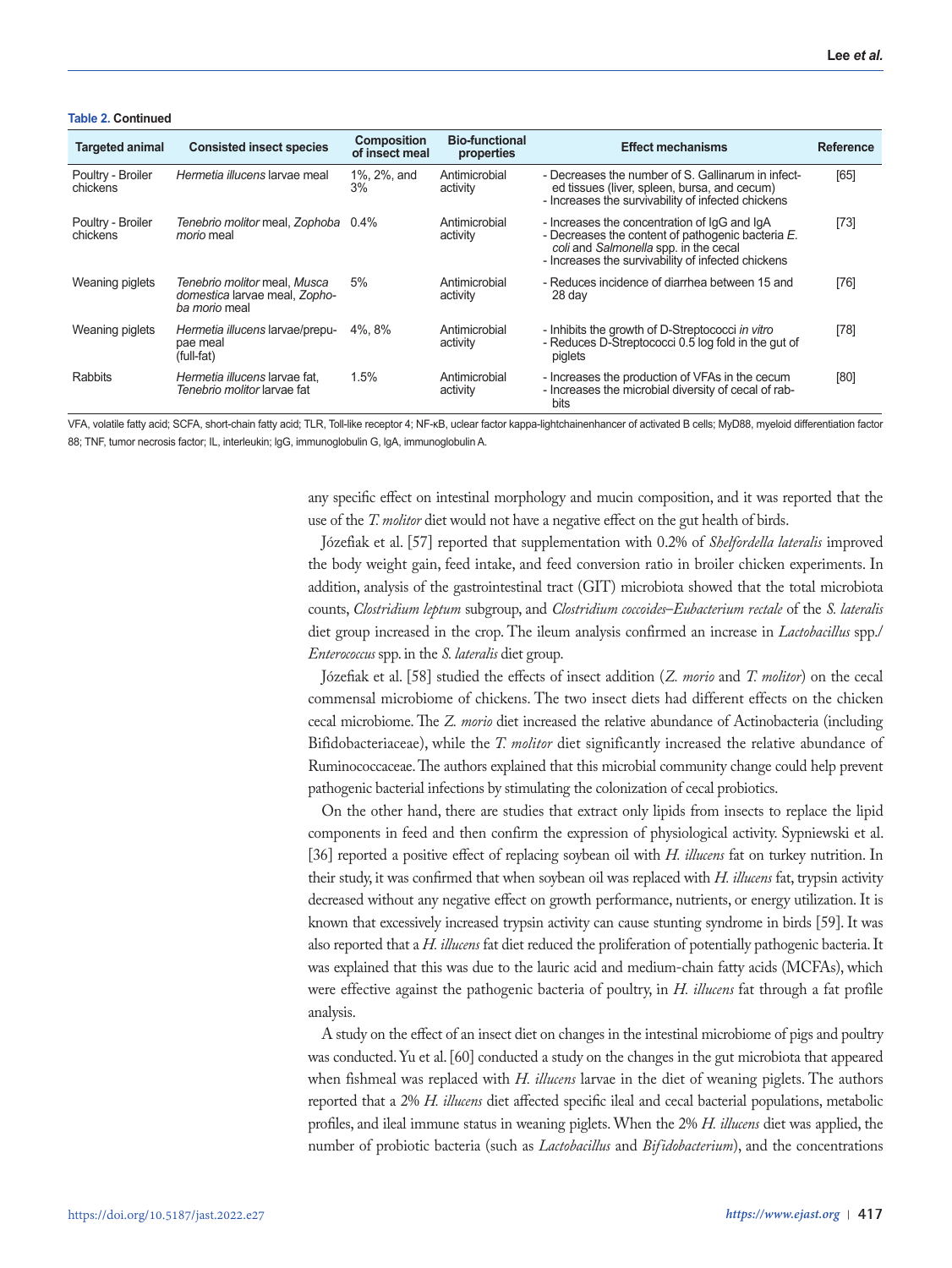of lactate and SCFAs increased, whereas the number of *Escherichia coli* decreased. This results in the down-regulation of the expression of Toll-like receptor 4 (TLR4), uclear factor kappa-lightchain-enhancer of activated B cells (NF-κB), myeloid differentiation factor 88 (MyD88), and tumor necrosis factor (TNF)-α, which are negatively correlated with SCFA- and lactate-producing bacteria; and on the other hand, increase the expression of anti-inflammatory interleukin (IL)-10. In addition, it was reported that the *H. illucens* diet maintained the health and immune status of the ileum by increasing the expression of mucin 1 (MUC1), zonula occludens (ZO)-1, occludin, and Claudin-2, which are genes related to the barrier function of the ileum.

Biasato et al. [61] reported that the β-diversity, indicating the diversity of the microbial community, was increased in the weaned piglet experimental group fed the *H. illucens* diet compared to the control group. As a result of the analysis of the cecal microbiota of the *H. illucens* diet group, it was confirmed that *Blautia*, *Coprococcus*, *Eubacterium*, *Prevotella*, and *Roseburia* were predominant. These microbial taxa are known to be involved in polysaccharide degradation and fermentation, and promote the production of SCFAs (mainly butyrate).

It is important to properly control the intestinal microbiota during livestock breeding. This is evidenced by the growing importance of the gut microbiome in a variety of health-related studies on humans and livestock [62,63]. It is thought that it will be possible to manage the health of livestock more easily by increasing the ratio of beneficial bacteria and lowering the ratio of harmful bacteria in the intestinal microbiome of livestock. Combining previous studies, it was confirmed that various factors, such as the type of insect, whether or not the insect was degreased, and the type of ingredients affected the intestinal environment of livestock. Furthermore, it was confirmed that there was a difference in the effect of the insect diet on changes in the intestinal environment according to the type, sex, and age of the livestock.

#### **Effects of insect diet on animal immune activity**

Studies have confirmed an improvement in immunity in livestock when an insect diet is used. Bovera et al. [34] reported that the level of serum globulin increases when laying hens are bred by replacing 25% or 50% of soybean meal with *H. illucens* larvae meal. This results in a lower albuminto-globulin ratio, which results in better resistance to disease and better immune response. In addition, it was reported that the levels of serum cholesterol and triglycerides were significantly lower in both *H. illucens* larvae meal groups than in the control group (soybean meal). This was attributed to the effect of chitin in the *H. illucens* larvae meal. According to Hossain and Blair [64], the presence of positively charged chitin lowers cholesterol and triglyceride contents by attracting negatively charged bile acids and free fatty acids.

Lee et al. [65] studied the immunoprophylactic effects of *H. illucens* larvae against *Salmonella enterica* serovar Gallinarum as a feed additive for breeding broiler chicks. In the 2% and 3% *H.*  illucens larvae meal diet groups, it was confirmed that the percentage of CD3<sup>+</sup>CD4<sup>+</sup> T lymphocytes in the spleen increased. In addition, the proliferation of spleen cells and serum lysozyme activity increased. These results suggest that *H. illucens* larvae meal exhibits prophylactic properties by stimulating the non-specific immune response in chicks.

Bovera et al. [66] studied the potential of *T. molitor* larvae as a substitute for soybean meal in broiler diets. These authors also confirmed that the lowest albumin/globulin ratio was observed in the *T. molitor* feed group. They explained that this result might have been due to the prebiotic effect of chitin present in the *T. molitor* meal.

Biasato et al. [67] studied the effects of *T. molitor* larvae meal on the health of female broiler chickens. In this study, feed supplementation with *T. molitor* larvae was shown to improve body weight and feed intake, but partially decreased feed efficiency. In addition, a positive effect was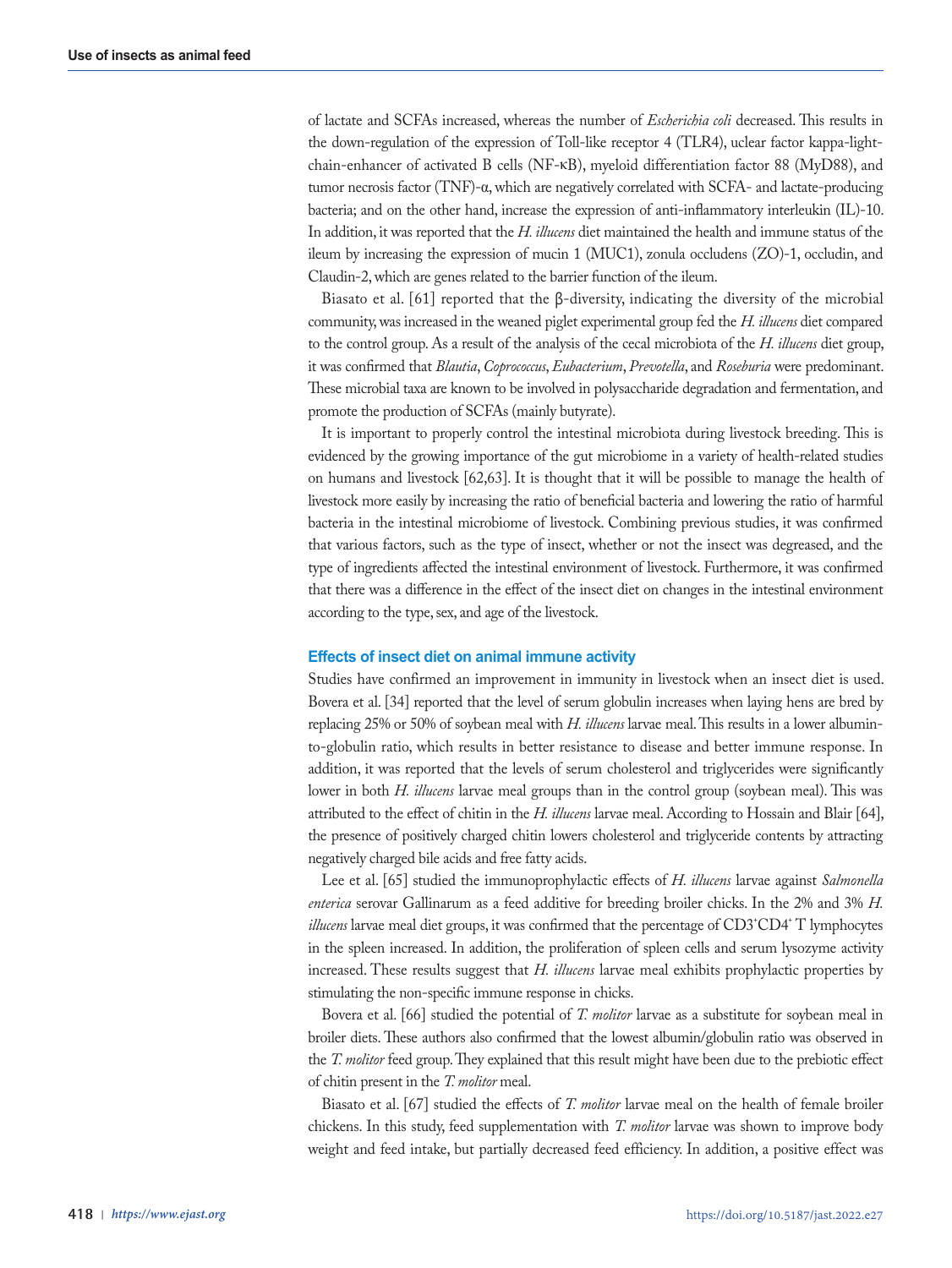observed in the analysis of the hematochemical parameters, which resulted in an increase in erythrocytes and a decrease in albumin and gamma glutamyl transferase (GGT). A lowered albumin concentration induces a decrease in the albumin/globulin ratio, which increases resistance to disease. Additionally, high GGT concentrations are used as indicators of liver disease and impaired bile flow. Therefore, it can be seen that the reduction of GGT according to *T. molitor* larvae meal has a positive effect on immunity.

Meanwhile, Sypniewski et al. [36] reported that the replacement of soybean oil with *H. illucens*  fat in turkey nutrition had a supportive effect on the immune response. The *H. illucens* fat-diet group showed a decrease in serum IL-6 and TNF-α concentrations. These are well-known factors related to GIT inflammation, confirming that *a H. illucens* fat diet can help relieve GIT inflammation.

Studies have also reported improved immunity in pigs fed an insect diet. Yu et al. [68] studied the effects of replacing fishmeal with full-fat *H*. *illucens* larvae in the diets of weaning piglets. Dietary supplementation with *H. illucens* larvae meal decreased the levels of the pro-inflammatory cytokine interferon (IFN)-γ while increasing the serum levels of the anti-inflammatory cytokines IL-10 and immunoglobulin A (IgA). It has been reported that *H. illucens* larvae meal has a positive effect on systemic immunity. Cytokines play a major role in immune and inflammatory responses, and a proper balance between pro-inflammatory and anti-inflammatory cytokines is important in preventing infection [69]. Therefore, proper regulation of pro- and anti-inflammatory cytokines (IFN-γ and IL-10) by *H. illucens* meal can have a positive effect on animal immunity. In addition, serum IgA, a major component of humoral immunity in mammals, plays a major role in protecting the extravascular compartment against microbes [70].

Chia et al. [71] reported that supplementation with *H. illucens* larvae meal to replace fishmeal significantly improved immunity in growing pigs. In this study, it was reported that, as the proportion of *H. illucens* replacing fishmeal increased, the number of neutrophils significantly increased to the normal physiological range. These neutrophils are known to play a major role in wound healing through microbial sterilization and macrophage attraction [72]. In addition, it was confirmed that the number of lymphocytes in the group fed *H*. *illucens* larvae meal was outside the normal physiological range, which may be a result of stimulation of the cellular and humoral immune response systems of pigs.

In summary, many studies have reported that an insect diet improves the immune activity of animals. It has been shown that insect diets lower the albumin/globulin ratio to increase the prevention of diseases or enhance immunity by increasing the activity of immune-related enzymes (such as aspartate aminotransferase, alanine aminotransferase, and GGT). In addition, it has been confirmed that insect diets improve immune activity by increasing the activity and number of immune cells, such as lymphocytes, splenocytes, red blood cells, and neutrophils; and helps in immune regulation by regulating the expression of cytokines related to inflammation and immunity.

#### **Effect of insect diets with antibacterial activity on animal breeding**

The antibacterial activity of insect components is utilized as a good biofunctional property in breeding animals. Lee et al. [65] reported that *H. illucens* larvae diet showed excellent antibacterial effects against *Salmonella* Gallinarum in broiler chicks. The *H. illucens* diet enhanced bacterial clearance and increased the survivability of broiler chicks to *S.* Gallinarum. The number of viable bacterial cells in the tissues of the *H. illucens* diet group tended to decrease during the entire experimental infection period compared to that in the control group. The number of *S*. Gallinarum decreased in all tissues, including the liver, spleen, bursa, and cecum. The authors also reported that the survivability of chicks infected with *S*. Gallinarum increased with increasing *H. illucens* dietary feed concentrations.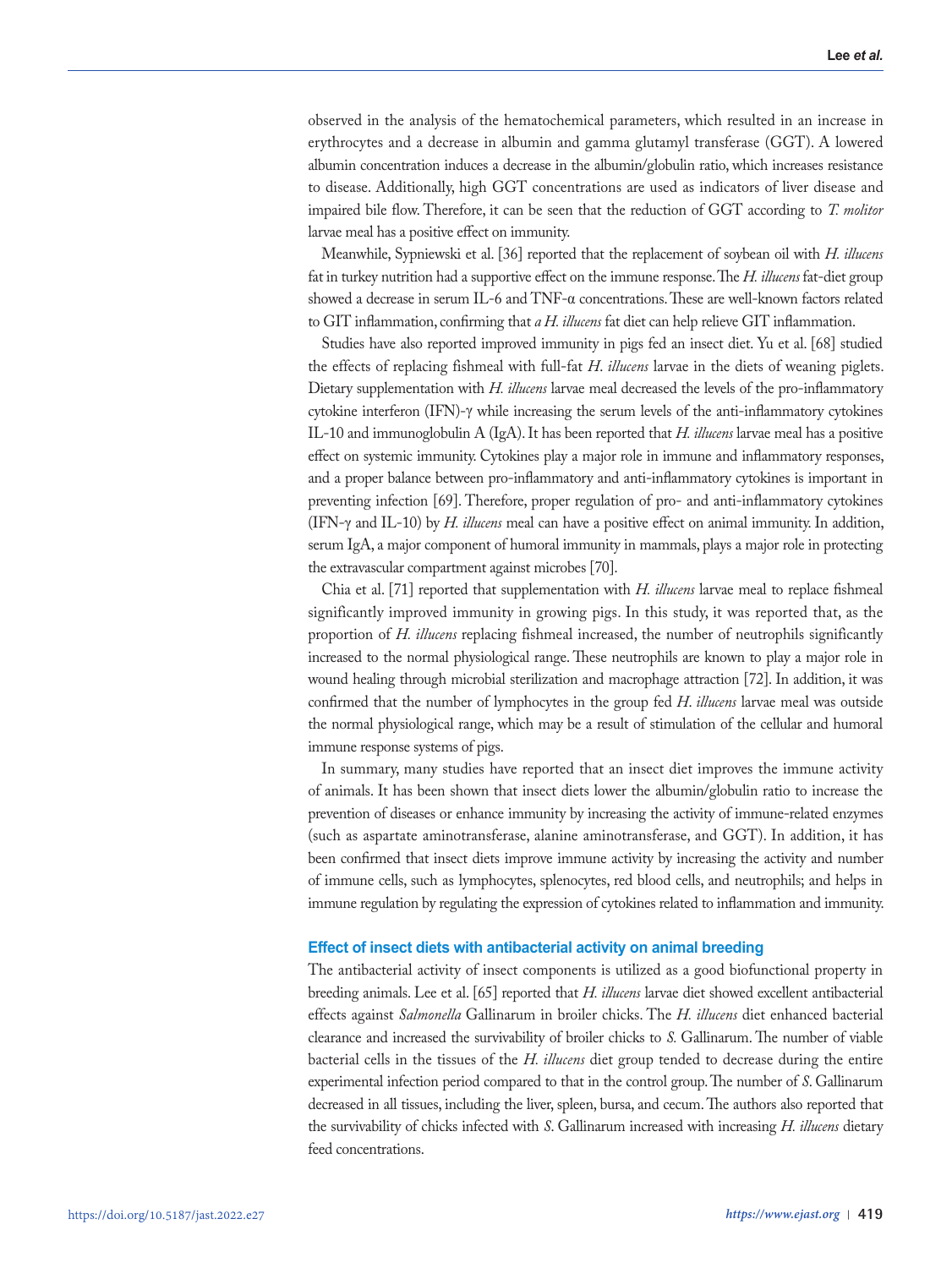Studies on the application of fermented insects in animal diets have also been conducted. Islam and Yang [73] studied the antimicrobial effect of a diet containing fermented *T. molitor* and *Z. morio* larvae using probiotics (*Lactobacillus plantarum* and *Saccharomyces cerevisiae* mixture) in chicks. The effects of a fermented *T. molitor* and *Z. morio* diet on mortality, immunity, and cecal and fecal microbiota in chicks infected with *Salmonella* Enteritidis and *E. coli* were studied. The authors reported that the increased mortality due to pathogenic infection was significantly reduced by a fermented insect diet. In addition, it has been reported that immunoglobulin G (IgG) and IgA levels are significantly increased when feeding with a fermented insect diet. Analysis of the microbiota of cecal and fecal samples revealed that the content of pathogenic bacteria *E. coli* and *Salmonella* spp. in the cecum was reduced. The authors explained that this was the combined effect of chitin contained in the insect diet and probiotics used during fermentation. Various studies have reported that chitin in exoskeletons has antioxidant and antibacterial effects against bacteria, mold, and yeast [74]; and metabolites produced during the growth of probiotics have been reported to have excellent antibacterial activity against pathogenic microorganisms [75]. Therefore, it has been demonstrated that fermented insect diets can replace the use of antibiotics in chick rearing.

Studies on the antibacterial activity of insects in animal diets have been conducted not only in poultry, but also in pigs and rabbits. Ji et al. [76] conducted a study to confirm the feasibility of using *T. molitor*, *M. domestica* larvae, and *Z. morio* powder as protein sources for piglets. It has been reported that early weaning in pig breeding can often increase the incidence of diarrhea and mortality, and cause stress and growth retardation in piglets [77]. Therefore, special attention is required when early weaning is performed. The authors conducted an experiment in which 5% of insect feed was added at the beginning of weaning, and as a result, it was confirmed that the incidence of diarrhea significantly decreased between 15 and 28 days. The antibacterial peptides present in the insect diet are thought to help prevent intestinal inflammation and mucosal damage.

Spranghers et al. [78] conducted a study to confirm whether a *H. illucens* larvae/prepupae diet had gut antimicrobial activity in piglets through in vitro and animal trials. First, it was confirmed that treatment with full-fat *H. illucens* larvae/prepupae meal significantly inhibited the growth of Group D-streptococci in vitro. Second, when animal trials were conducted, only a 0.5 log fold reduction was observed for Group D-streptococci in the gut of piglets fed *H. illucens* larvae/ prepupae-containing diets. The authors explained that *H. illucens* larvae/prepupae have a high fat content, especially lauric acid, which is known to be the highest among them. This lauric acid is known to have a strong growth inhibitory activity against gram-positive bacteria [79], which is a major factor in the antibacterial activity of the *H. illucens* larvae/prepupae diet.

Dabbou et al. [80] also reported a study result showing that when soybean oil was replaced with insect (*H. illucens* larvae and *T. morio* larvae) oil, the antibacterial effect was superior to that of soybean oil due to the lauric acid present. In vitro tests showed that *H. illucens* oil had superior antibacterial activity compared to *T. morio* oil. This was explained by the high content of SFAs in *H. illucens*, and among them, the content of lauric acid is high. This effect was also confirmed in animal experiments using rabbits. It has been reported that when a diet containing *H. illucens* and *T. morio* oil was provided, the production of VFAs in the cecum was increased and the microbial diversity of the cecum was increased. High diversity is generally known to increase resistance to invading pathogens and help regulate animal responses to stress [81].

In summary, it was confirmed that various components with antibacterial activity had a positive effect when an insect diet was carried out in animal breeding. Materials present in insect diets (chitin, saturated fatty acids [especially lauric acid], antibacterial peptides, etc.), metabolites produced when insect diets are processed (VFAs), and probiotics present in fermented insect diets have been confirmed to show antibacterial activity. These ingredients with antibacterial activity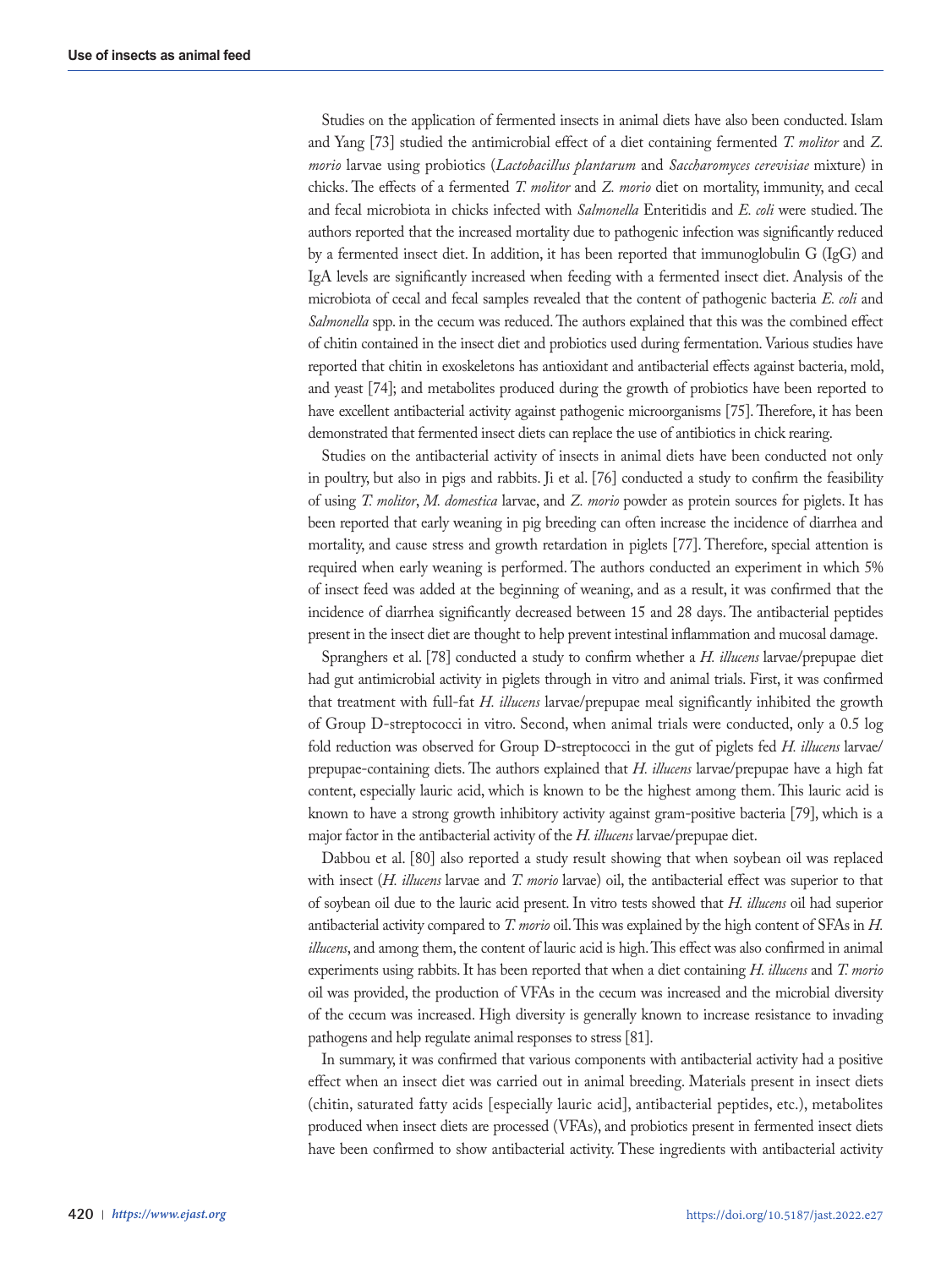reduced the incidence of diarrhea and mortality caused by pathogenic bacterial infection in animals, and were confirmed to be effective in relieving intestinal inflammation and preventing stress caused by pathogenic bacterial infection.

# **SAFETY OF INSECTS AS FEED MATERIALS**

With growing interest in and efforts to develop insect-based feed, concerns about the safety of insect-fed animals are increasing. The challenges of using insects as feed include microbiological and chemical hazards and allergens [82]. Although more long-term studies are required to evaluate the safety and adequacy of insect-based feed, the current questions on safety is presented in this section. The potential safety risks of insect-based feed to animals are summarized in Fig. 1.

## **Microbiological safety**

Because insects are reared in crowded production units, microorganisms, including bacteria, fungi, and viruses, can easily spread. In recent years, an increasing number of studies have proposed microbiological hazards of insects as animal feed. When Netherlands Food and Consumer Product Safety Authority [83] investigated the microbiological status of 55 freeze-dried insects, including mealworms and locusts, more than half of the insects had a total amount ofaerobic bacteria exceeding 6 log CFU/g, and Enterobacteriaceae had more than 3 log CFU/g. According to Vandeweyer et al. [84], *Clostridium* spp., *Staphylococcus* spp., and *Bacillus* (cereus group)*,* as well as the fungi *Aspergillus* and *Penicillium* are regularly found in insect species. In this study, *Clostridium*  spp. and *B.* cereus were spore-forming bacteria, and their endospores were more difficult to eliminate than their vegetative cells. Viruses are also an important issue in the use of insects as feed. In general, human viruses taxonomically related to insects are unable to replicate in insects and are safe for human health. However, some viruses (norovirus, hepatitis A, hepatitis E, and rotavirus) can be introduced with substrates into insect production units and transferred to humans [82]. Maciel-Vergara and Ros [85] reviewed the viruses of insects commonly reared as feed and provided a few strategies for the prevention and management of insect viral diseases.

Another microbiological hazard to insects is their potential to harbor and transmit parasites through the oral route. Some species, including *P. americana* and *Blatella germanica*, have been demonstrated to harbor pathogenic protozoa such as *Giardia lamblia*, *Gongylonema pulchrum*, *Entamoeba histolytica*, *Sarcocystis* spp., and *Toxoplasma* spp. [82]. When Muller et al. [86] investigated ̈ the transmission of parasites via black soldier fly larvae feed, less than 1% of the parasital oocysts of *Eimeria tenella*, *Eimeria nieschulzi*, or *Ascaris suum* eggs where present in the larval gut. This



**Fig. 1. Potential safety risk of insect-based feed on animals.**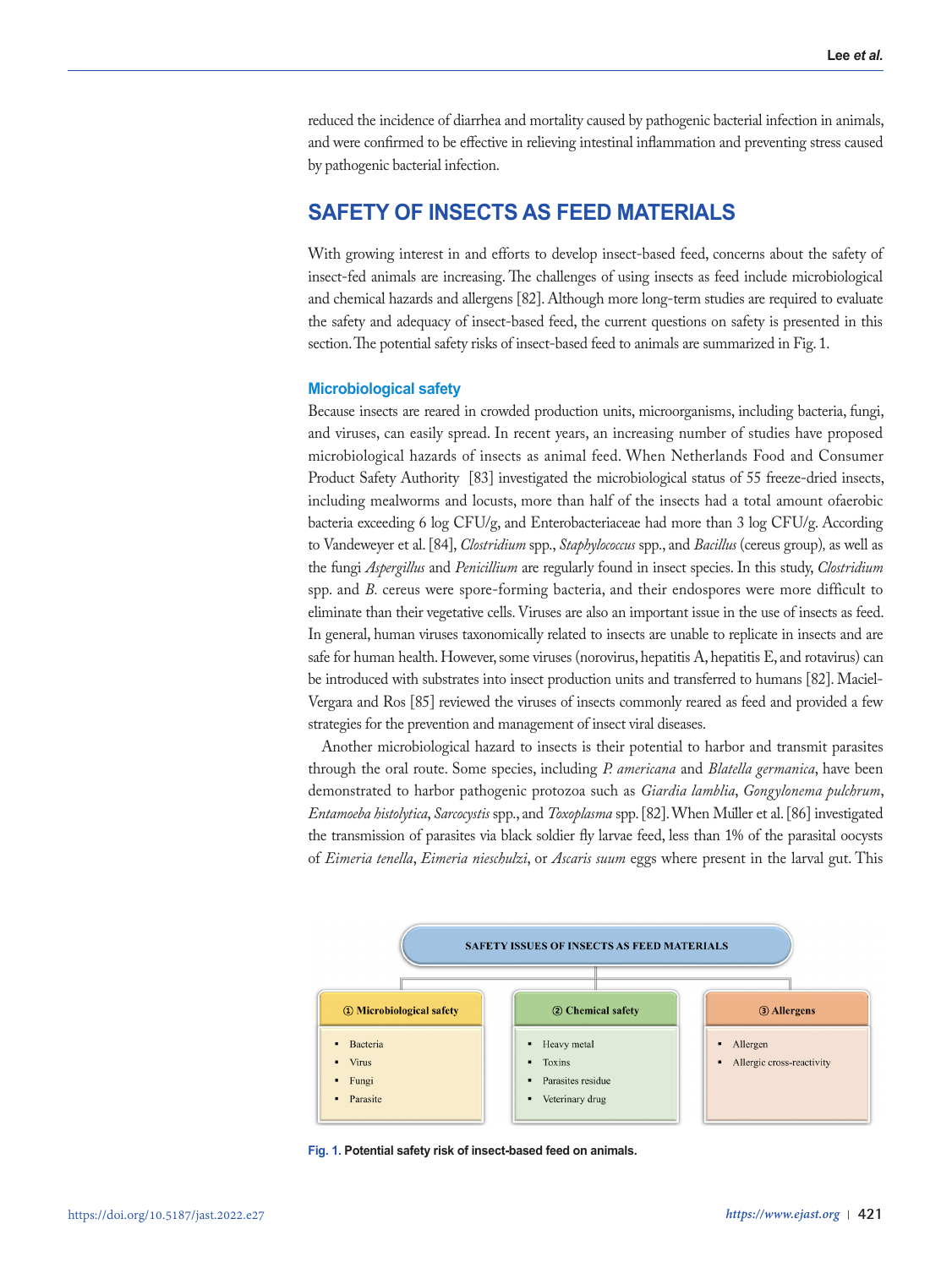indicates a low possibility of contamination, but it is difficult to neglect the potential risk of parasite transmission when using black soldier fly larvae as animal feed [84].

#### **Chemical safety**

Chemical contamination can also occur in insects. Chemical contaminants include heavy metals, mycotoxins, pesticides, and veterinary drugs [82]. Among these chemicals, heavy metals such as lead (Pb), arsenic (As), mercury (Hg), and cadmium (Cd) can accumulate in insect bodies and affect the health of animals fed with insects. Accumulation in insects depends on the type of heavy metal, substrate, and insect species [87]. Mycotoxins are toxic secondary metabolites produced by certain fungi, including *Aspergillus* spp., *Fusarium* spp., and *Penicillium* spp., and are capable of causing diseases in animals. However, there was no distinct evidence of mycotoxin accumulation in insects when feeding trials were conducted. Further analysis is required regarding the accumulation of mycotoxins in insects [88]. To date, limited studies have been conducted on the accumulation of pesticide residues, veterinary drugs, and hormones in insects, but most have reported that these chemicals can be degraded during insect growth [82].

#### **Allergens**

An allergy is a hypersensitivity reaction initiated by specific immunological mechanisms [89]. According to van der Fels‐Klerx et al. [82], the insects which can cause anaphylactic shock are grasshoppers, locusts, silkworm pupae, cicada, and bee larva and pupa. To use insects widely as animal feed, their allergenicity should be investigated. Chitin is an allergenic material found in insect cuticles. Fortunately, smaller chitin particles can reduce the inflammatory response [38].

Allergy by the intake of insects can be due to cross-reactivity with another allergen. Crossreactivity in allergic reactions occurs when allergies to related proteins induce a similar allergic response [89]. Previous studies have reported that tropomyosin and arginine kinase are possible proteins responsible for the cross-reactivity of allergens in edible insects [82]. Novel processing techniques are required to reduce the allergic potential of insect proteins and make them a more sustainable animal feed.

# **REGULATIONS FOR UTILIZATION OF INSECTS AS FEED**

Guidelines or regulations are needed for the use of insects as animal feed because of various safety issues. This regulatory system using insects as feed differs in different countries because each country has its own laws and background history [15]. This section discusses feed regulations in different countries, as it is the most critical issue for insect businesses. The regulations on the use of insects as feed are summarized in Table 3.

#### **European Union**

EU regulations regarding the use of insects as feed are greatly affected by bovine spongiform encephalopathy (BSE), a progressive neurological disorder in cattle that can be transmitted to humans by eating beef [15]. Because BSE possibly originated as a result of feeding cattle proteins, the use of processed animal proteins as feed material was banned in 2001. A few years later, in 2013, the ban was modified so that processed animal protein, except for ruminants, can be used as feed in aquaculture. This change is essential because most farmed fish are carnivorous [90]. In the 2017 newly amended catalogue of feed materials, processed animal proteins and fats from invertebrates were permitted as feed materials. Accordingly, seven insect species can be used for inclusion in aquaculture diets: house crickets (*A. domesticus*), field crickets (*G. assimilis*), banded crickets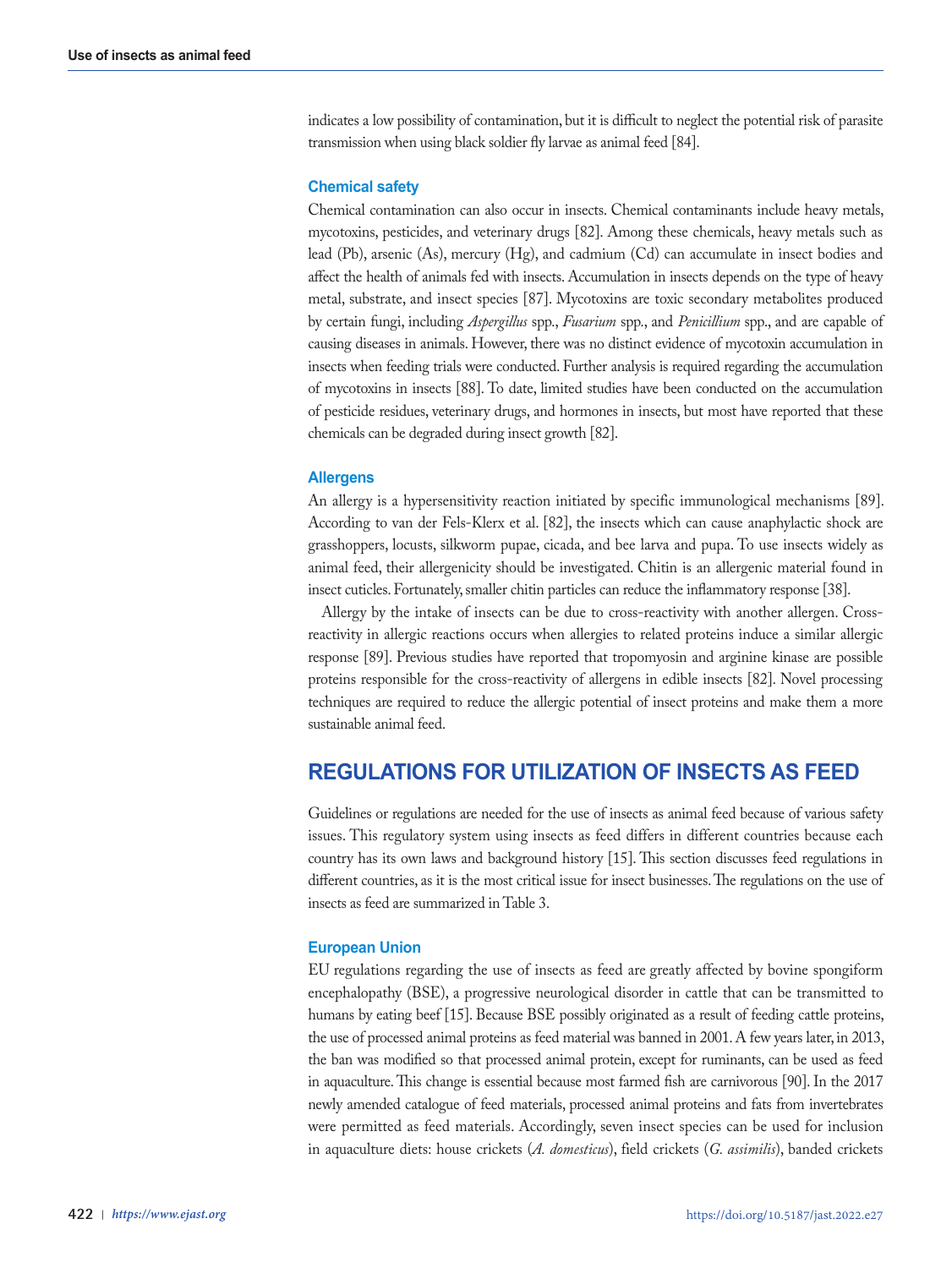#### **Table 3. Regulation on the use of insects as feed**

| Country                | <b>Authority</b>                                                                                               | <b>Regulation and content</b>                                                                                                                                                                                                                                                                                                                             | <b>Reference</b> |
|------------------------|----------------------------------------------------------------------------------------------------------------|-----------------------------------------------------------------------------------------------------------------------------------------------------------------------------------------------------------------------------------------------------------------------------------------------------------------------------------------------------------|------------------|
| European<br>Union (EU) | European Food Safety Authority<br>(EFSA)                                                                       | • Regulation: EU Decisions/regulations<br>. New feed materials needs authorization.<br>. Seven insect species (black soldier fly, house fly, yellow mealworm, lesser mealworm,<br>house cricket, banded cricket, and field cricket) reared with feed materials which are<br>approved in the EU regulation were permitted for use in feed for aguaculture. | [90]             |
| <b>United States</b>   | Federal Food and Drug Admin-<br>istration (FDA) & Association of<br>American Feed Control Officials<br>(AAFCO) | • Regulation: Federal Food, Drug, and Cosmetic Act (FFDCA)<br>. New feed materials needs authorization, but normal feed rules were applied to insects<br>(additive approval or GRAS needed for insects).<br>. Black soldier fly is permitted for use in feed for aquaculture                                                                              | [90]             |
| Canada                 | Canadian Food Inspection<br>Agency (CFIA)                                                                      | • Regulation: Feeds Act and the Feeds Regulations (FAFR)<br>. New feed materials needs authorization.<br>. Black soldier fly is permitted for use in feed for aguaculture and all poultry.                                                                                                                                                                | $[15]$           |
| Korea                  | The Ministry of Agriculture,<br>Food, and Rural Affairs (MAFRA)                                                | • Regulation: Control of Livestock and Fish Feed Act<br>. New feed materials needs authorization.                                                                                                                                                                                                                                                         | [92, 93]         |
| China                  | The Ministry of Agriculture and<br><b>Rural Affairs</b>                                                        | • Regulation: Administrative Measures for Feed and Feed Additives<br>. New feed materials require authorization.                                                                                                                                                                                                                                          | $[15]$           |
| Japan                  | The Ministry of Agriculture,<br>Forestry and Fisheries                                                         | - Regulation: Act on Safety Assurance and Quality Improvement of Feeds<br>. New feed materials require authorization.                                                                                                                                                                                                                                     | $[90]$           |
| Australia              | Australian Pesticides and<br><b>Veterinary Medicine Authority</b><br>(APVMA).                                  | • Regulation: APVMA Good Manufacturing Practice, Australian animal feed industry codes<br>of practice, and an Australian Standard for animal feed manufacture.<br>- New feed materials do not require authorization if it meets specific requirements.                                                                                                    | $[38]$           |
| Nigeria                | National Agency for Food and<br>Drug Administration and Control<br>(NAFDAC)                                    | • Regulation: NAFDAC Act<br>. There are not yet specific regulation for insect feed.                                                                                                                                                                                                                                                                      | [94]             |

(*Gryllodes sigillatus*), yellow mealworms (*T. molitor*), lesser mealworms (*Alphitobius diaperinus*), black soldier flies (*H. illucens*), and house flies (*M. domestica*). The regulation also specifies the substrates allowed as feed for insects; thus, animal-origin biowaste cannot be used to feed insects. In contrast, the use of fat from insects is permitted for every animal, unlike processed insect proteins [15]. According to Lähteenmäki-Uutela et al. [90], the possibility of extending the authorization of their use to poultry and swine feed is under discussion, but is still being delayed.

#### **The United States and Canada**

In the United States, the Federal Food and Drug Administration (FDA) is the authority responsible for monitoring, inspecting, and ensuring the safety of animal feed. Several states have regulations based on the official publication of the Association of American Feed Control Officials (AAFCO) [15]. Since 2016, AAFCO has permitted only one insect species (black soldier fly, *H. illucens*) as feed material for salmonids such as salmon, char, and trout. As feed for animals, black soldier fly larvae can be reared on approved feed-grade materials including food manufacturing by-products and pre-consumer food waste [90]. According to the FDA, if new feed materials or additives are not generally recognized as safe (GRAS) for that use, it must be in accordance with the Food Additives of the Act [15]. However, several states allow insect-based pet foods, while other states wait for the FDA and AAFCO's decisions. Pet foods do not have to comply with all the AAFCO regulations [90].

In Canada, the Animal Feed Division, Animal Health Directorate of the Canadian Food Inspection Agency (CFIA), is responsible for animal feed regulations. In Canada, insects are considered a novel feed source if they do not have a history of safe use. As novel feed falls under federal jurisdiction and requires authorization, own safety tests must be conducted on insect-based feed [91]. In 2016, the CFIA authorized the use of black soldier fly larvae in broiler chicken feed. Authorization was extended to aquaculture in 2017 and to all poultry such as ducks, geese, and turkeys in 2018. However, Canada has no restriction on using insects as pet food, so insect-based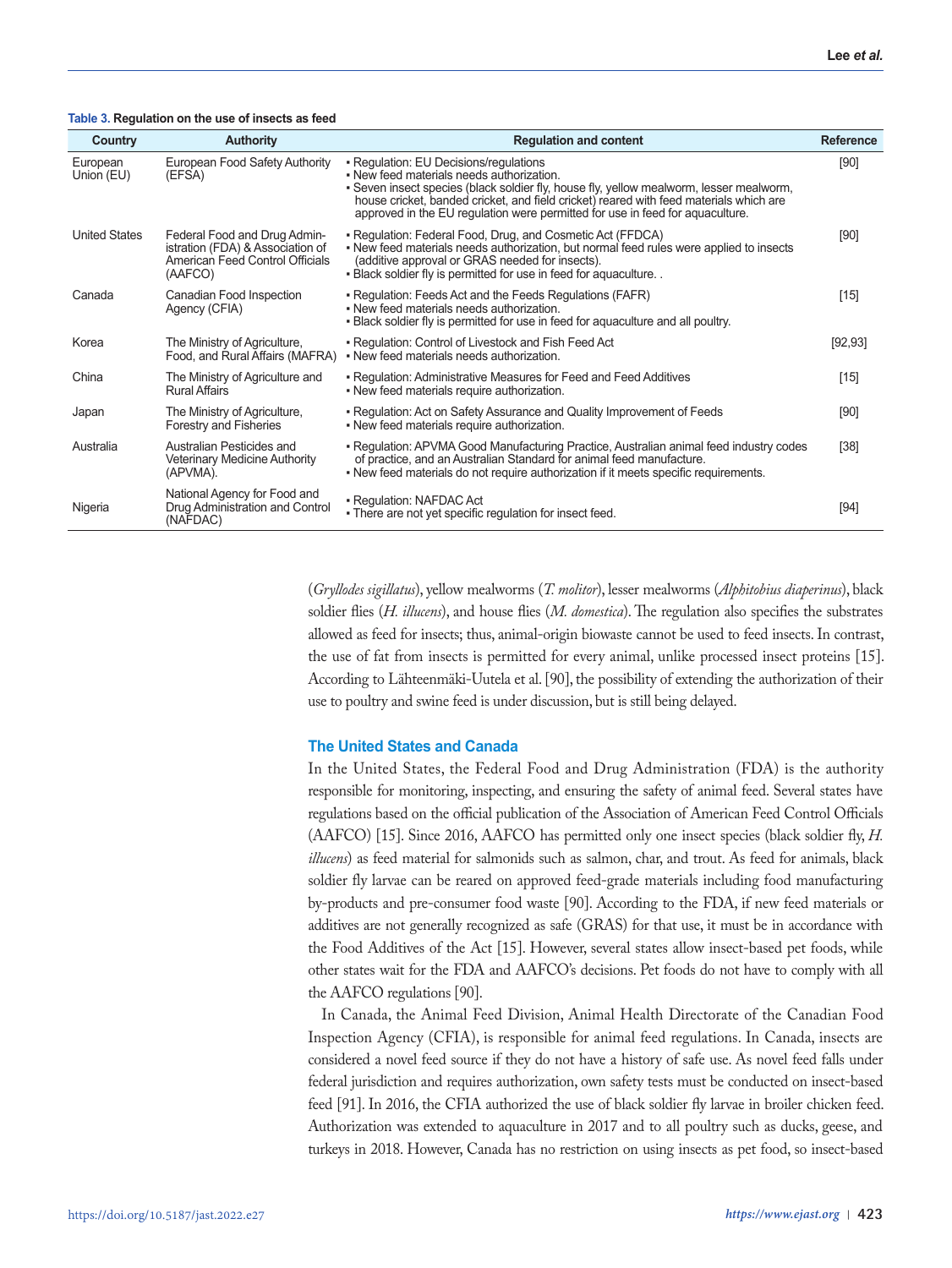pet foods are already available in Canadian markets [90].

#### **Korea, China and Japan**

In the Korea, the Ministry of Agriculture, Food, and Rural Affairs (MAFRA) is responsible for animal feed regulations. In December 2012, MARFA published a regulation on hazard analysis and critical control points (HACCP), which prohibits the use of animal-based protein in animal feed. Because insects are considered animal-based proteins, they were not allowed to be used in animal feed at that time [92]. However, since 2018, the feed-related laws have been amended to expand the insect industry. According to the animal feed regulations, including the "Control of Livestock and Fish Feed Act" and "Insect Industry Promotion and Support Act," specific insects can now be used as animal feed. For example, mealworm larvae, crickets, grasshoppers, black soldier fly larvae, and mosquito larvae can be used when reared under specific conditions. If an insect is not registered as a feed material, it cannot be used legally [93].

China has a regulatory framework for insect production; therefore, it is expected to upscale insect production. In China, the major regulations for animal feed are the "Administrative Measures for Feed and Feed Additives". Unauthorized insects cannot be used for animal feed, and new feed materials must be approved and added to the "Feed Materials Catalogue' [38].

In Japan, new additives require pre-market authorization. The major regulation about animal feed is responsible for Ministry of Agriculture, Forestry and Fisheries which has given the Act on Safety Assurance and Quality Improvement of Feeds. Feed manufacturers, importers, and dealers must submit notification prior to using new feed and starting a business [90].

#### **Australia and Nigeria**

In Australia, animal feed materials are regulated by the Australian Pesticide and Veterinary Medicine Authority (AVPMA). Animal feed materials generally do not require registration if they meet the following conditions: (i) they are intended solely for nutritional purposes; (ii) they are only represented as being suitable and used to help maintain normal health or performance; (iii) they are fed as part of a normal diet; and (iv) they do not contain medications or other active ingredients (do not make any health or production claims). Additionally, insects are prohibited from being fed catering waste, manure, or unprocessed meat products [38].

According to Usman and Yusuf [94], there is a lack of clear legislation guiding the rearing and consumption of insects in Nigeria. Nigeria needs an amendment to the National Agency for Food and Drug Administration and Control (NAFDAC) Act to include regulations for using insects as feed [90].

# **CONCLUSION**

As mentioned above, insects have been used as novel nutritional meals when feeding livestock. The effect of insects on digestibility differed according to insect species, stage, and processing methods; and the use of insects as feed had good potential despite lower digestibility. Chitin content could decrease digestibility but had a positive effect on livestock health. When insects were adapted to animal feed, various insect components showed biofunctional activities. Due to the substances having antibacterial activity, positive changes in the intestinal microbiota of livestock were induced, such as improvement of immunity and prevention of infection by pathogenic bacteria. In addition, the safety of insects has recently been studied and regulations on insect feed have been established. Therefore, the use of insects as feed has good potential.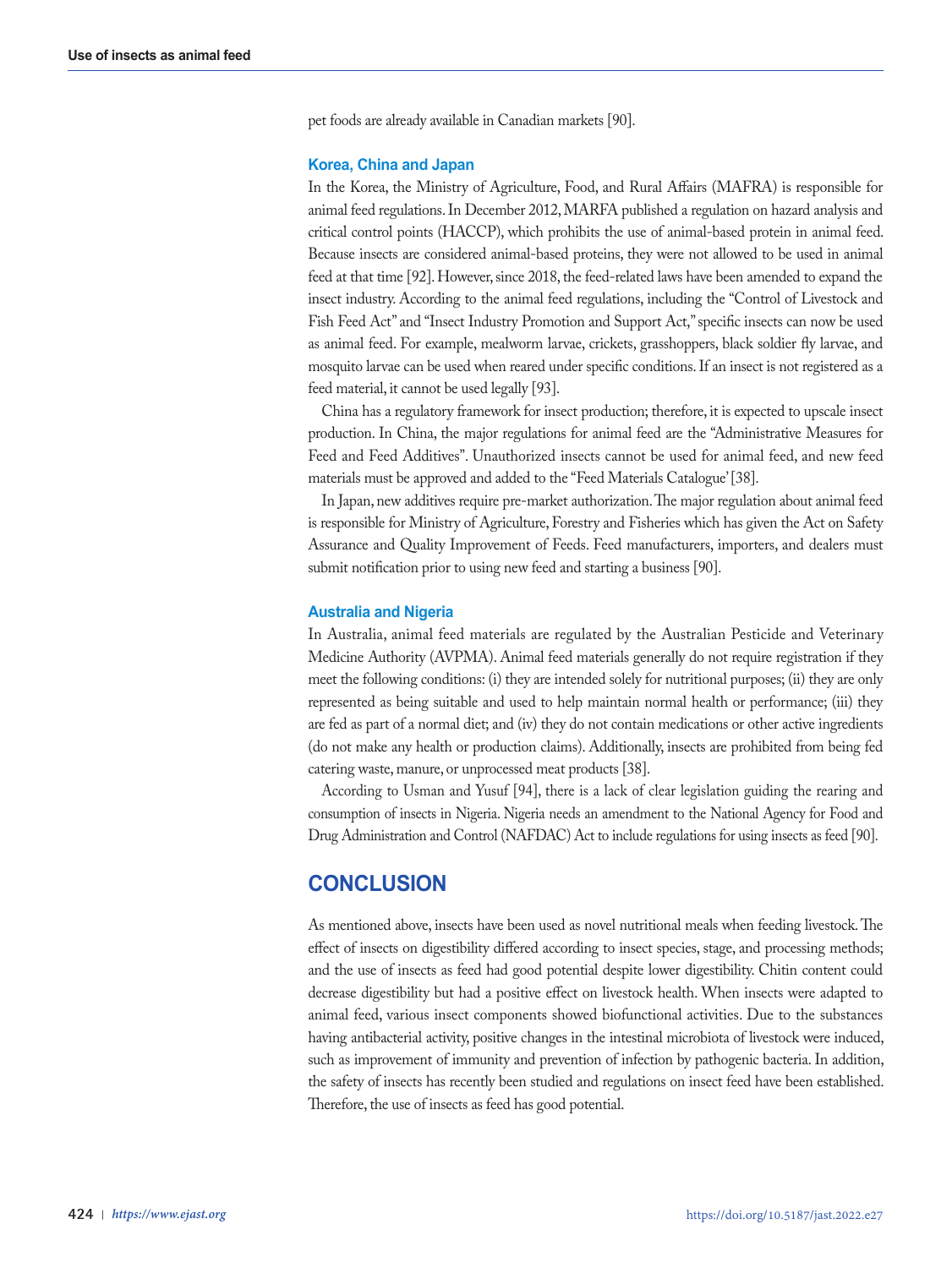# **REFERENCES**

- 1. Ghosh S, Lee SM, Jung C, Meyer-Rochow VB. Nutritional composition of five commercial edible insects in South Korea. J Asia Pac Entomol. 2017;20:686-94. https://doi.org/10.1016/ j.aspen.2017.04.003
- 2. Jung AH, Hwang JH, Park SH. Production technologies of meat analogue. Food Sci Anim Resour Ind. 2021;10:54-60.
- 3. Zielińska E, Baraniak B, Karaś M, Rybczyńska K, Jakubczyk A. Selected species of edible insects as a source of nutrient composition. Food Res Int. 2015;77:460-6. https://doi. org/10.1016/j.foodres.2015.09.008
- 4. Gwak MG, Park HS, Kim BK, Park HB, Kim JH. Effects of feeding enzyme-hydrolyzed poultry by-product meal on productivity and blood biochemical characteristics in broilers. Korean J Poult Sci. 2021;48:133-42. https://doi.org/10.5536/KJPS.2021.48.3.133
- 5. Rahimnejad S, Zhang JJ, Wang L, Sun Y, Zhang C. Evaluation of Bacillus pumillus SE5 fermented soybean meal as a fish meal replacer in spotted seabass (Lateolabrax maculatus) feed. Aquaculture. 2021;531:735975. https://doi.org/10.1016/j.aquaculture.2020.735975
- 6. Veldkamp T, Vernooij AG. Use of insect products in pig diets. J Insects Food Feed. 2021;7:781- 93. https://doi.org/10.3920/JIFF2020.0091
- 7. Jang TH, Jung SM, Kim E, Lee YS, Lee SM. Nutritional value and digestibility of Tenebrio molitor as a feed ingredient for Rockfish (Sebastes schlegeli). J Fish Mar Sci Educ. 2017;29:888-98. https://doi.org/10.13000/JFMSE.2017.29.3.888
- 8. Bazoche P, Poret S. Acceptability of insects in animal feed: a survey of French consumers. J Consum Behav. 2021;20:251-70. https://doi.org/10.1002/cb.1845
- 9. Park JH, Jung CE. Current status and prospects of animal feed insect industry. Korean J Soil Zool. 2013;17:9-13.
- 10. Lee JH, Kim TK, Jeong CH, Yong HI, Cha JY, Kim BK, et al. Biological activity and processing technologies of edible insects: a review. Food Sci Biotechnol. 2021;30:1003-23. https://doi.org/10.1007/s10068-021-00942-8
- 11. Choi IH, Ji SY, Park KH, Kim KH, Lee HS, Choi GS, et al. Changes in growth performance of broilers fed different levels of Hermetia illucens powder. J Environ Sci Int. 2018;27:1299- 303. https://doi.org/10.5322/JESI.2018.27.12.1299
- 12. Jang WW, Chung TH, Choi IH. Growth performance and economic evaluation of insect feed powder-fed ducks. J Environ Sci Int. 2019;28:709-12. https://doi.org/10.5322/ JESI.2019.28.8.709
- 13. Moon SJ, Lee JW. Current views on insect feed and its future. Entomol Res. 2015;45:283-5. https://doi.org/10.1111/1748-5967.12138
- 14. Liu SY, Selle PH, Cowieson AJ. Strategies to enhance the performance of pigs and poultry on sorghum-based diets. Anim Feed Sci Technol. 2013;181:1-4. https://doi.org/10.1016/ j.anifeedsci.2013.01.008
- 15. Sogari G, Amato M, Biasato I, Chiesa S, Gasco L. The potential role of insects as feed: a multiperspective review. Animals. 2019;9:119. https://doi.org/10.3390/ani9040119
- 16. Quang Tran H, Van Doan H, Stejskal V. Environmental consequences of using insect meal as an ingredient in aquafeeds: a systematic view. Rev Aquac. 2022;14:237-51. https://doi. org/10.1111/raq.12595
- 17. Hua K, Cobcroft JM, Cole A, Condon K, Jerry DR, Mangott A, et al. The future of aquatic protein: implications for protein sources in aquaculture diets. One Earth. 2019;1:316-29. https://doi.org/10.1016/j.oneear.2019.10.018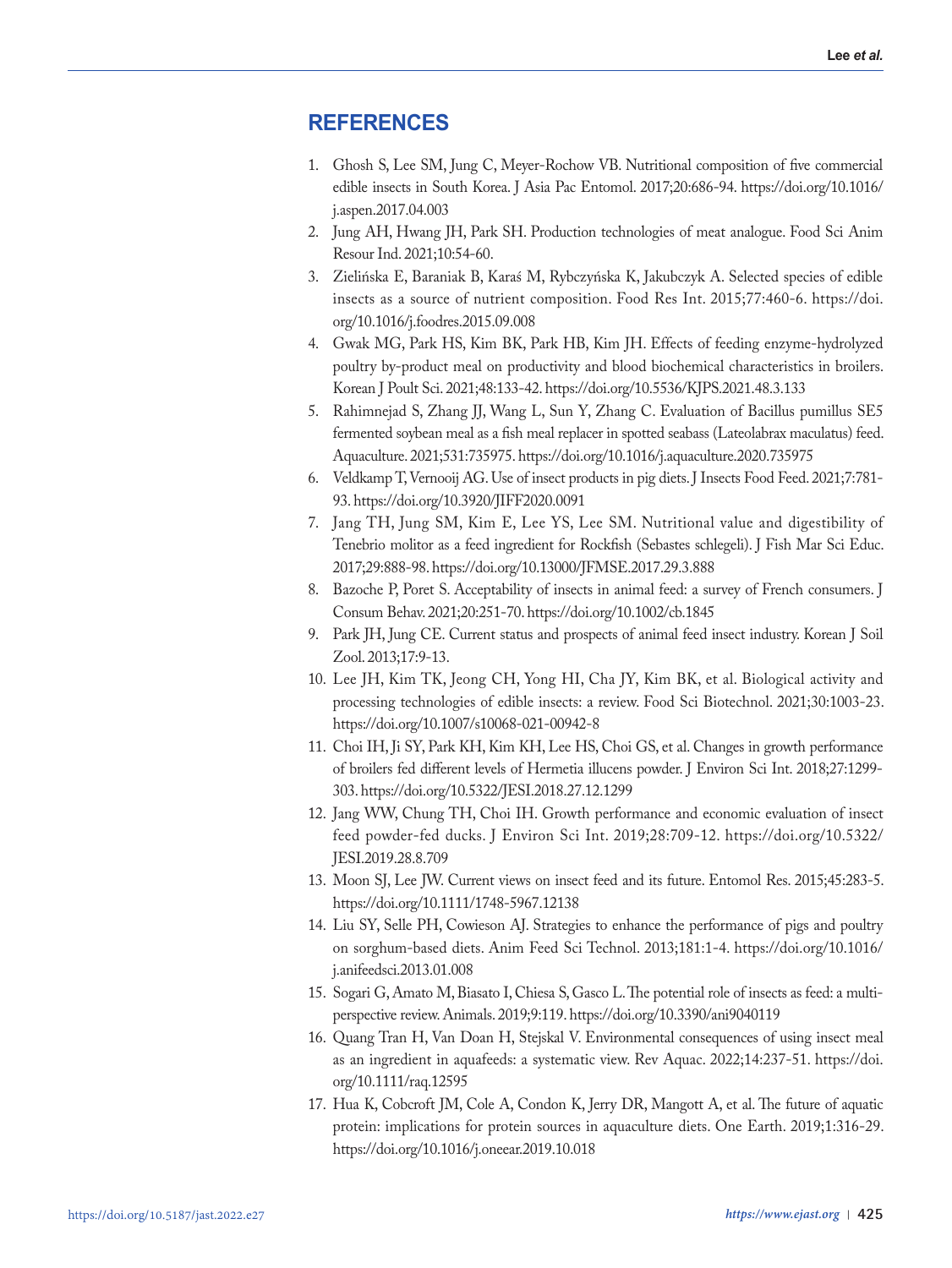- 18. Fontes TV, de Oliveira KRB, Gomes Almeida IL, Maria Orlando T, Rodrigues PB, Costa DV, et al. Digestibility of insect meals for Nile tilapia fingerlings. Animals. 2019;9:181. https://doi. org/10.3390/ani9040181
- 19. Piccolo G, Iaconisi V, Marono S, Gasco L, Loponte R, Nizza S, et al. Effect of Tenebrio molitor larvae meal on growth performance, in vivo nutrients digestibility, somatic and marketable indexes of gilthead sea bream (Sparus aurata). Anim Feed Sci Technol. 2017;226:12-20. https://doi.org/10.1016/j.anifeedsci.2017.02.007
- 20. Drew MD, Borgeson TL, Thiessen DL. A review of processing of feed ingredients to enhance diet digestibility in finfish. Anim Feed Sci Technol. 2007;138:118-36. https://doi.org/10.1016/ j.anifeedsci.2007.06.019
- 21. Belforti M, Gai F, Lussiana C, Renna M, Malfatto V, Rotolo L, et al. Tenebrio molitor meal in rainbow trout (Oncorhynchus mykiss) diets: effects on animal performance, nutrient digestibility and chemical composition of fillets. Ital J Anim Sci. 2015;14:4170. https://doi. org/10.4081/ijas.2015.4170
- 22. Tharanathan RN, Kittur FS. Chitin the undisputed biomolecule of great potential. Crit Rev Food Sci Nutr. 2003;43:61-87. https://doi.org/10.1080/10408690390826455
- 23. Shin J, Lee KJ. Digestibility of insect meals for Pacific white shrimp (Litopenaeus vannamei) and their performance for growth, feed utilization and immune responses. PLOS ONE. 2021;16:e0260305. https://doi.org/10.1371/journal.pone.0260305
- 24. Irungu FG, Mutungi CM, Faraj AK, Affognon H, Ekesi S, Nakimbugwe D, et al. Proximate composition and in vitro protein digestibility of extruded aquafeeds containing Acheta domesticus and Hermetia illucens fractions. J Insects Food Feed. 2018;4:275-84. https://doi. org/10.3920/JIFF2017.0089
- 25. Ramos-Elorduy J, González EA, Hernández AR, Pino JM. Use of Tenebrio molitor (Coleoptera: Tenebrionidae) to recycle organic wastes and as feed for broiler chickens. J Econ Entomol. 2002;95:214-20. https://doi.org/10.1603/0022-0493-95.1.214
- 26. Benzertiha A, Kierończyk B, Rawski M, Józefiak A, Kozłowski K, Jankowski J, et al. Tenebrio molitor and Zophobas morio full-fat meals in broiler chicken diets: effects on nutrients digestibility, digestive enzyme activities, and cecal microbiome. Animals. 2019;9:1128. https:// doi.org/10.3390/ani9121128
- 27. Dörper A, Veldkamp T, Dicke M. Use of black soldier fly and house fly in feed to promote sustainable poultry production. J Insects Food Feed. 2021;7:761-80. https://doi.org/10.3920/ JIFF2020.0064
- 28. Schiavone A, De Marco M, Martínez S, Dabbou S, Renna M, Madrid J, et al. Nutritional value of a partially defatted and a highly defatted black soldier fly larvae (Hermetia illucens L.) meal for broiler chickens: apparent nutrient digestibility, apparent metabolizable energy and apparent ileal amino acid digestibility. J Anim Sci Biotechnol. 2017;8:51. https://doi.org/10.1186/ s40104-017-0181-5
- 29. Elwert C, Knips I, Katz P. A novel protein source: maggot meal of the black soldier fly (Hermetia illucens) in broiler feed. In: Tagung Schweine-und Geflügelernährung; 2010; Wittenberg. p. 140-2.
- 30. De Marco M, Martínez S, Hernandez F, Madrid J, Gai F, Rotolo L, et al. Nutritional value of two insect larval meals (Tenebrio molitor and Hermetia illucens) for broiler chickens: apparent nutrient digestibility, apparent ileal amino acid digestibility and apparent metabolizable energy. Anim Feed Sci Technol. 2015;209:211-8. https://doi.org/10.1016/j.anifeedsci.2015.08.006
- 31. Suzuki M, Fujimoto W, Goto M, Morimatsu M, Syuto B, Iwanaga T. Cellular expression of gut chitinase mRNA in the gastrointestinal tract of mice and chickens. J Histochem Cytochem.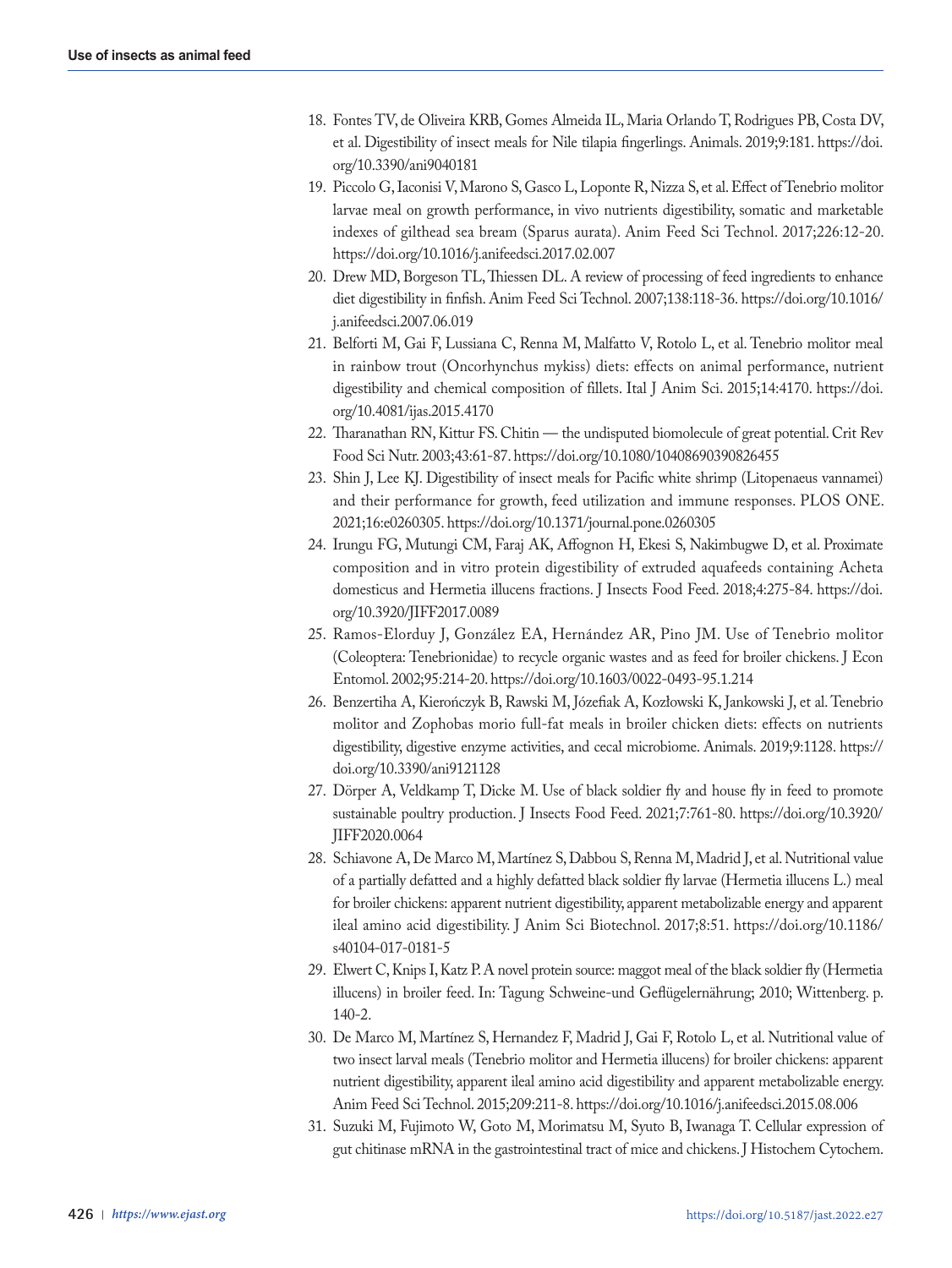2002;50:1081-9. https://doi.org/10.1177/002215540205000810

- 32. Marono S, Piccolo G, Loponte R, Di Meo C, Attia YA, Nizza A, et al. In vitro crude protein digestibility of Tenebrio molitor and Hermetia illucens insect meals and its correlation with chemical composition traits. Ital J Anim Sci. 2015;14:3889. https://doi.org/10.4081/ ijas.2015.3889
- 33. Woods MJ, Cullere M, Van Emmenes L, Vincenzi S, Pieterse E, Hoffman LC, et al. Hermetia illucens larvae reared on different substrates in broiler quail diets: effect on apparent digestibility, feed-choice and growth performance. J Insects Food Feed. 2019;5:89-98. https:// doi.org/10.3920/JIFF2018.0027
- 34. Bovera F, Loponte R, Pero ME, Cutrignelli MI, Calabrò S, Musco N, et al. Laying performance, blood profiles, nutrient digestibility and inner organs traits of hens fed an insect meal from Hermetia illucens larvae. Res Vet Sci. 2018;120:86-93. https://doi.org/10.1016/ j.rvsc.2018.09.006
- 35. Secci G, Addeo NF, Rodriguez LFP, Bovera F, Moniello G, Parisi G. In vivo performances, ileal digestibility, and physicochemical characterization of raw and boiled eggs as affected by Tenebrio molitor larvae meal at low inclusion rate in laying quail (Coturnix japonica) diet. Poult Sci. 2021;100:101487. https://doi.org/10.1016/j.psj.2021.101487
- 36. Sypniewski J, Kierończyk B, Benzertiha A, Mikołajczak Z, Pruszyńska-Oszmałek E, Kołodziejski P, et al. Replacement of soybean oil by Hermetia illucens fat in turkey nutrition: effect on performance, digestibility, microbial community, immune and physiological status and final product quality. Br Poult Sci. 2020;61:294-302. https://doi.org/10.1080/00071668.2020.1 716302
- 37. Kovitvadhi A, Chundang P, Thongprajukaew K, Tirawattanawanich C, Srikachar S, Chotimanothum B. Potential of insect meals as protein sources for meat-type ducks based on in vitro digestibility. Animals. 2019;9:155. https://doi.org/10.3390/ani9040155
- 38. DiGiacomo K, Leury BJ. Review: insect meal: a future source of protein feed for pigs? Animal. 2019;13:3022-30. https://doi.org/10.1017/S1751731119001873
- 39. Håkenåsen IM, Grepperud GH, Hansen JØ, Øverland M, Ånestad RM, Mydland LT. Full-fat insect meal in pelleted diets for weaned piglets: effects on growth performance, nutrient digestibility, gastrointestinal function, and microbiota. Anim Feed Sci Technol. 2021;281:115086. https://doi.org/10.1016/j.anifeedsci.2021.115086
- 40. Biasato I, Renna M, Gai F, Dabbou S, Meneguz M, Perona G, et al. Partially defatted black soldier fly larva meal inclusion in piglet diets: effects on the growth performance, nutrient digestibility, blood profile, gut morphology and histological features. J Anim Sci Biotechnol. 2019;10:12. https://doi.org/10.1186/s40104-019-0325-x
- 41. Ao X, Kim IH. Effects of dietary dried mealworm (Ptecticus tenebrifer) larvae on growth performance and nutrient digestibility in weaning pigs. Livest Sci. 2019;230:103815. https:// doi.org/10.1016/j.livsci.2019.09.031
- 42. Yoo JS, Cho KH, Hong JS, Jang HS, Chung YH, Kwon GT, et al. Nutrient ileal digestibility evaluation of dried mealworm (Tenebrio molitor) larvae compared to three animal protein by-products in growing pigs. Asian-Australas J Anim Sci. 2019;32:387-94. https://doi. org/10.5713/ajas.18.0647
- 43. Cho KH, Kang SW, Yoo JS, Song DK, Chung YH, Kwon GT, et al. Effects of mealworm (Tenebrio molitor) larvae hydrolysate on nutrient ileal digestibility in growing pigs compared to those of defatted mealworm larvae meal, fermented poultry by-product, and hydrolyzed fish soluble. Asian-Australas J Anim Sci. 2020;33:490-500. https://doi.org/10.5713/ajas.19.0793
- 44. Chia SY, Tanga CM, Osuga IM, Alaru AO, Mwangi DM, Githinji M, et al. Black soldier fly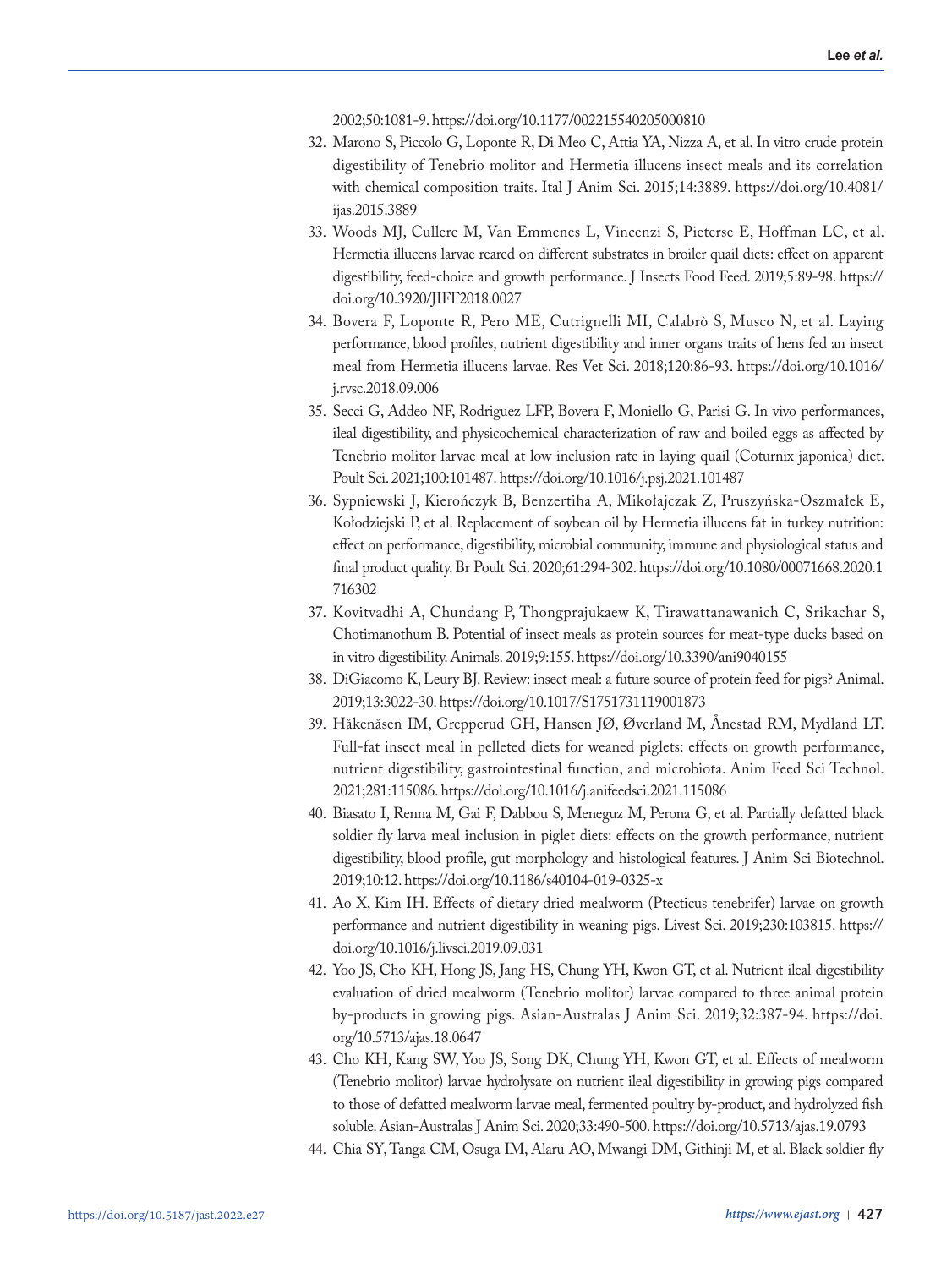larval meal in feed enhances growth performance, carcass yield and meat quality of finishing pigs. J Insects Food Feed. 2021;7:433-47. https://doi.org/10.3920/JIFF2020.0072

- 45. Zhou P, Li J, Yan T, Wang X, Huang J, Kuang Z, et al. Selectivity of deproteinization and demineralization using natural deep eutectic solvents for production of insect chitin (Hermetia illucens). Carbohydr Polym. 2019;225:115255. https://doi.org/10.1016/j.carbpol.2019.115255
- 46. Vercruysse L, Van Camp J, Smagghe G. ACE inhibitory peptides derived from enzymatic hydrolysates of animal muscle protein: a review. J Agric Food Chem. 2005;53:8106-15. https:// doi.org/10.1021/jf0508908
- 47. Li H, Inoue A, Taniguchi S, Yukutake T, Suyama K, Nose T, et al. Multifunctional biological activities of water extract of housefly larvae (Musca domestica). Pharma Nutrition. 2017;5:119- 26. https://doi.org/10.1016/j.phanu.2017.09.001
- 48. Seo M, Goo TW, Chung MY, Baek M, Hwang JS, Kim MA, et al. Tenebrio molitor larvae inhibit adipogenesis through AMPK and MAPKs signaling in 3T3-L1 adipocytes and obesity in high-fat diet-induced obese mice. Int J Mol Sci. 2017;18:518. https://doi.org/10.3390/ ijms18030518
- 49. Messina CM, Gaglio R, Morghese M, Tolone M, Arena R, Moschetti G, et al. Microbiological profile and bioactive properties of insect powders used in food and feed formulations. Foods. 2019;8:400. https://doi.org/10.3390/foods8090400
- 50. Vercruysse L, Smagghe G, Matsui T, Van Camp J. Purification and identification of an angiotensin I converting enzyme (ACE) inhibitory peptide from the gastrointestinal hydrolysate of the cotton leafworm, Spodoptera littoralis. Process Biochem. 2008;43:900-4. https://doi.org/10.1016/j.procbio.2008.04.014
- 51. Moniello G, Ariano A, Panettieri V, Tulli F, Olivotto I, Messina M, et al. Intestinal morphometry, enzymatic and microbial activity in laying hens fed different levels of a Hermetia illucens larvae meal and toxic elements content of the insect meal and diets. Animals. 2019;9:86. https://doi.org/10.3390/ani9030086
- 52. Borrelli L, Coretti L, Dipineto L, Bovera F, Menna F, Chiariotti L, et al. Insect-based diet, a promising nutritional source, modulates gut microbiota composition and SCFAs production in laying hens. Sci Rep. 2017;7:16269. https://doi.org/10.1038/s41598-017-16560-6
- 53. Biasato I, Ferrocino I, Dabbou S, Evangelista R, Gai F, Gasco L, et al. Black soldier fly and gut health in broiler chickens: insights into the relationship between cecal microbiota and intestinal mucin composition. J Anim Sci Biotechnol. 2020;11:11. https://doi.org/10.1186/s40104-019- 0413-y
- 54. Rehman HU, Vahjen W, Awad WA, Zentek J. Indigenous bacteria and bacterial metabolic products in the gastrointestinal tract of broiler chickens. Arch Anim Nutr. 2007;61:319-35. https://doi.org/10.1080/17450390701556817
- 55. Sunkara LT, Jiang W, Zhang G. Modulation of antimicrobial host defense peptide gene expression by free fatty acids. PLOS ONE. 2012;7:e49558. https://doi.org/10.1371/journal. pone.0049558
- 56. Biasato I, Ferrocino I, Biasibetti E, Grego E, Dabbou S, Sereno A, et al. Modulation of intestinal microbiota, morphology and mucin composition by dietary insect meal inclusion in free-range chickens. BMC Vet Res. 2018;14:383. https://doi.org/10.1186/s12917-018-1690-y
- 57. Józefiak A, Kierończyk B, Rawski M, Mazurkiewicz J, Benzertiha A, Gobbi P, et al. Fullfat insect meals as feed additive – the effect on broiler chicken growth performance and gastrointestinal tract microbiota. J Anim Feed Sci. 2018;27:131-9. https://doi.org/10.22358/ jafs/91967/2018
- 58. Józefiak A, Benzertiha A, Kierończyk B, Łukomska A, Wesołowska I, Rawski M. Improvement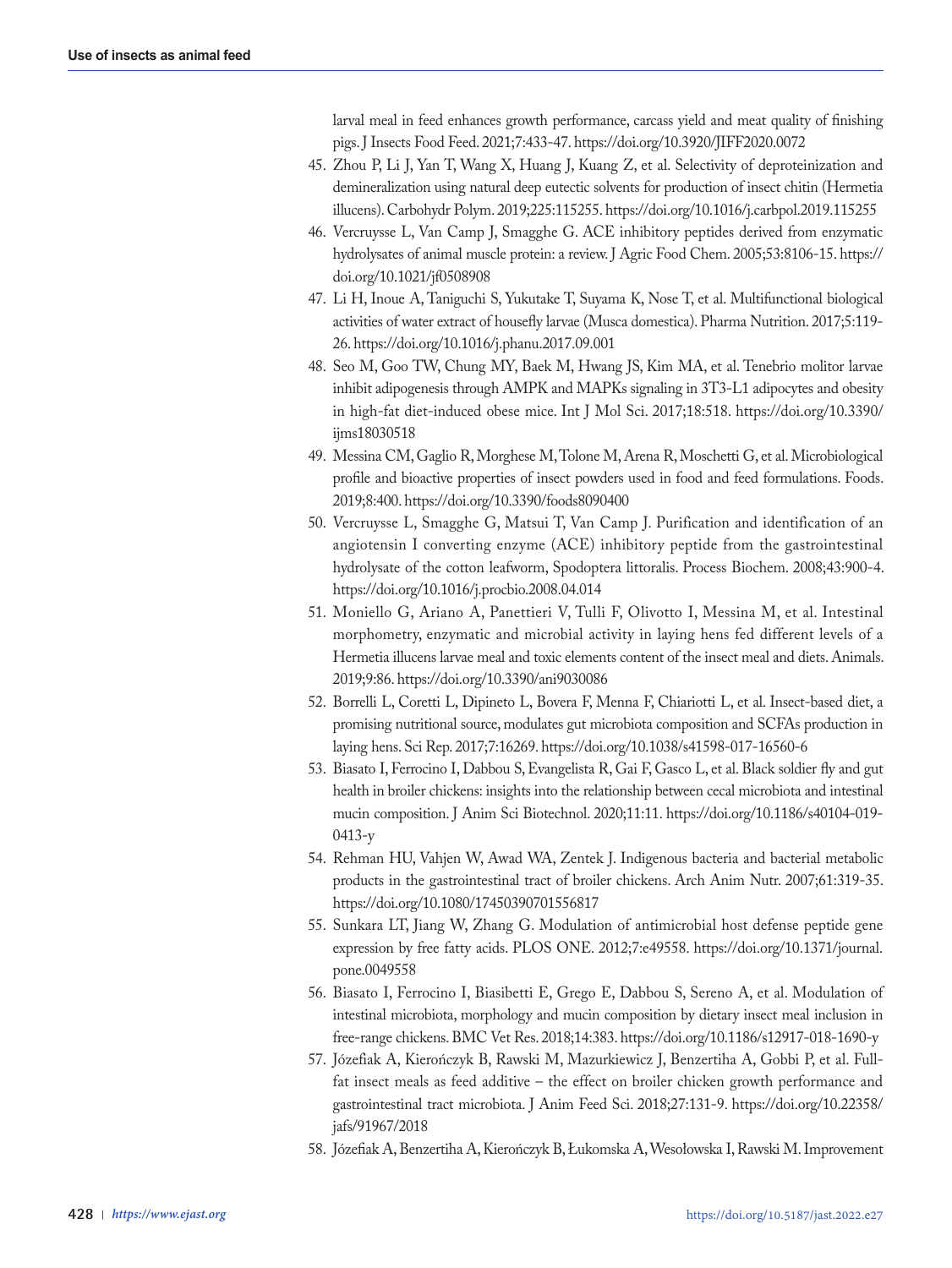of cecal commensal microbiome following the insect additive into chicken diet. Animals. 2020;10:577. https://doi.org/10.3390/ani10040577

- 59. Shapiro F, Mahagna M, Nir I. Stunting syndrome in broilers: effect of glucose or maltose supplementation on digestive organs, intestinal disaccharidases, and some blood metabolites. Poult Sci. 1997;76:369-80. https://doi.org/10.1093/ps/76.2.369
- 60. Yu M, Li Z, Chen W, Wang G, Rong T, Liu Z, et al. Hermetia illucens larvae as a fishmeal replacement alters intestinal specific bacterial populations and immune homeostasis in weanling piglets. J Anim Sci. 2020;98:skz395. https://doi.org/10.1093/jas/skz395
- 61. Biasato I, Ferrocino I, Colombino E, Gai F, Schiavone A, Cocolin L, et al. Effects of dietary Hermetia illucens meal inclusion on cecal microbiota and small intestinal mucin dynamics and infiltration with immune cells of weaned piglets. J Anim Sci Biotechnol. 2020;11:64. https:// doi.org/10.1186/s40104-020-00466-x
- 62. Diaz J, Reese AT. Possibilities and limits for using the gut microbiome to improve captive animal health. Anim Microbiome. 2021;3:89. https://doi.org/10.1186/s42523-021-00155-8
- 63. Lee WJ, Hase K. Gut microbiota–generated metabolites in animal health and disease. Nat Chem Biol. 2014;10:416-24. https://doi.org/10.1038/nchembio.1535
- 64. Hossain SM, Blair R. Chitin utilisation by broilers and its effect on body composition and blood metabolites. Br Poult Sci. 2007;48:33-8. https://doi.org/10.1080/00071660601156529
- 65. Lee J, Kim YM, Park YK, Yang YC, Jung BG, Lee BJ. Black soldier fly (Hermetia illucens) larvae enhances immune activities and increases survivability of broiler chicks against experimental infection of Salmonella Gallinarum. J Vet Med Sci. 2018:736-40. https://doi. org/10.1292/jvms.17-0236
- 66. Bovera F, Piccolo G, Gasco L, Marono S, Loponte R, Vassalotti G, et al. Yellow mealworm larvae (Tenebrio molitor, L.) as a possible alternative to soybean meal in broiler diets. Br Poult Sci. 2015;56:569-75. https://doi.org/10.1080/00071668.2015.1080815
- 67. Biasato I, Gasco L, De Marco M, Renna M, Rotolo L, Dabbou S, et al. Effects of yellow mealworm larvae (Tenebrio molitor) inclusion in diets for female broiler chickens: implications for animal health and gut histology. Anim Feed Sci Technol. 2017;234:253-63. https://doi. org/10.1016/j.anifeedsci.2017.09.014
- 68. Yu M, Li Z, Chen W, Rong T, Wang G, Wang F, et al. Evaluation of full-fat Hermetia illucens larvae meal as a fishmeal replacement for weanling piglets: effects on the growth performance, apparent nutrient digestibility, blood parameters and gut morphology. Anim Feed Sci Technol. 2020;264:114431. https://doi.org/10.1016/j.anifeedsci.2020.114431
- 69. Praveena PE, Periasamy S, Kumar AA, Singh N. Cytokine profiles, apoptosis and pathology of experimental Pasteurella multocida serotype A1 infection in mice. Res Vet Sci. 2010;89:332-9. https://doi.org/10.1016/j.rvsc.2010.04.012
- 70. Zhang C, Peng Y, Mu C, Zhu W. Ileum terminal antibiotic infusion affects jejunal and colonic specific microbial population and immune status in growing pigs. J Anim Sci Biotechnol. 2018;9:51. https://doi.org/10.1186/s40104-018-0265-x
- 71. Chia SY, Tanga CM, Osuga IM, Alaru AO, Mwangi DM, Githinji M, et al. Effect of dietary replacement of fishmeal by insect meal on growth performance, blood profiles and economics of growing pigs in Kenya. Animals. 2019;9:705. https://doi.org/10.3390/ani9100705
- 72. Nathan C. Neutrophils and immunity: challenges and opportunities. Nat Rev Immunol. 2006;6:173-82. https://doi.org/10.1038/nri1785
- 73. Islam MM, Yang CJ. Efficacy of mealworm and super mealworm larvae probiotics as an alternative to antibiotics challenged orally with Salmonella and E. coli infection in broiler chicks. Poult Sci. 2017;96:27-34. https://doi.org/10.3382/ps/pew220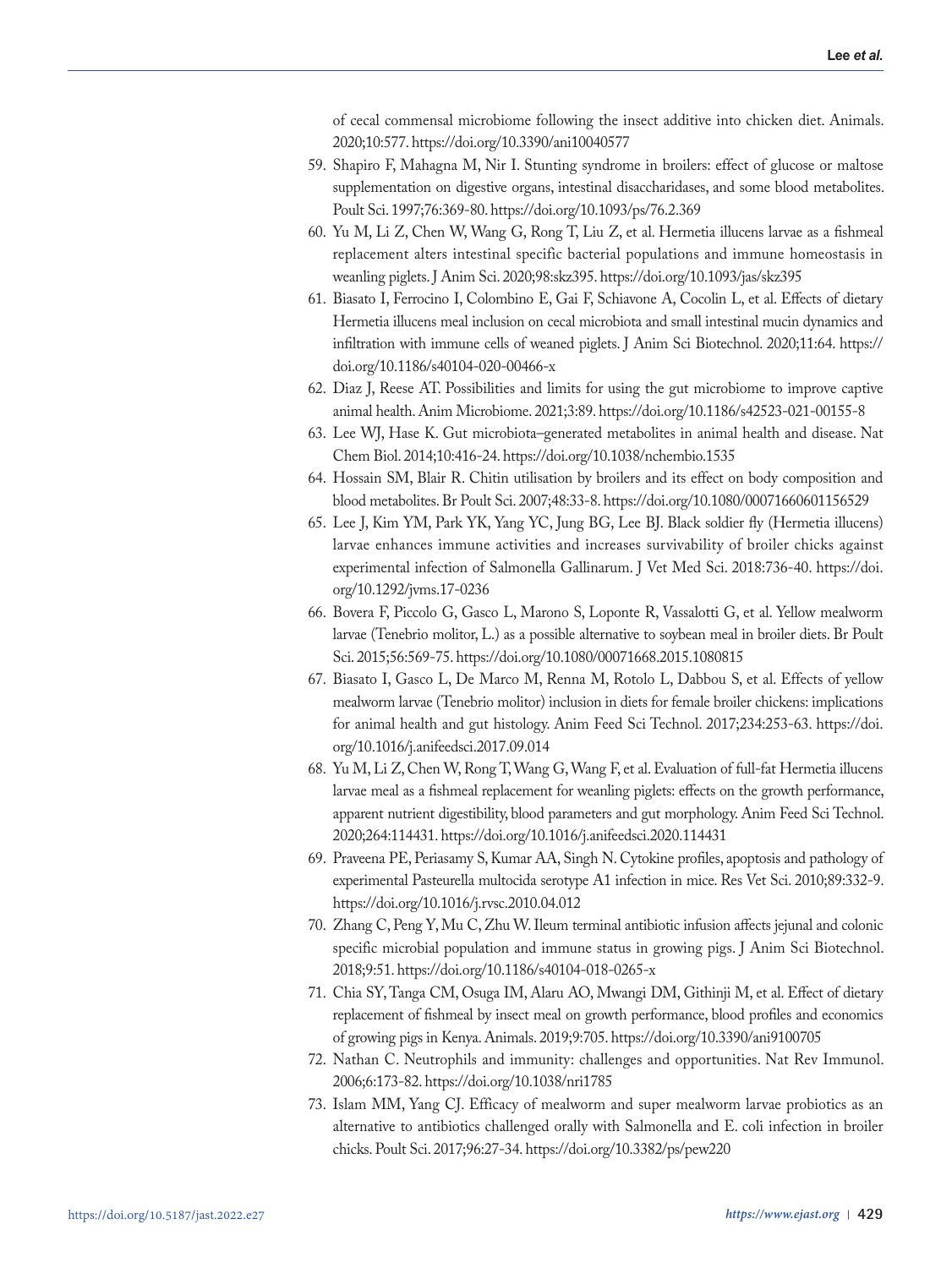- 74. Lagat MK, Were S, Ndwigah F, Kemboi VJ, Kipkoech C, Tanga CM. Antimicrobial activity of chemically and biologically treated chitosan prepared from black soldier fly (Hermetia illucens) pupal shell waste. Microorganisms. 2021;9:2417. https://doi.org/10.3390/ microorganisms9122417
- 75. Silva DR, Sardi JCO, Pitangui NS, Roque SM, da Silva ACB, Rosalen PL. Probiotics as an alternative antimicrobial therapy: current reality and future directions. J Funct Foods. 2020;73:104080. https://doi.org/10.1016/j.jff.2020.104080
- 76. Ji YJ, Liu HN, Kong XF, Blachier F, Geng MM, Liu YY, et al. Use of insect powder as a source of dietary protein in early-weaned piglets. J Anim Sci. 2016;94:111-6. https://doi.org/10.2527/ jas.2015-9555
- 77. Kong XF, Wu GY, Liao YP, Hou ZP, Liu HJ, Yin FG, et al. Effects of Chinese herbal ultrafine powder as a dietary additive on growth performance, serum metabolites and intestinal health in early-weaned piglets. Livest Sci. 2007;108:272-5. https://doi.org/10.1016/ j.livsci.2007.01.079
- 78. Spranghers T, Michiels J, Vrancx J, Ovyn A, Eeckhout M, De Clercq P, et al. Gut antimicrobial effects and nutritional value of black soldier fly (Hermetia illucens L.) prepupae for weaned piglets. Anim Feed Sci Technol. 2018;235:33-42. https://doi.org/10.1016/ j.anifeedsci.2017.08.012
- 79. Dierick NA, Decuypere JA, Molly K, Van Beek E, Vanderbeke E. The combined use of triacylglycerols (TAGs) containing medium chain fatty acids (MCFAs) and exogenous lipolytic enzymes as an alternative to nutritional antibiotics in piglet nutrition: II. in vivo release of MCFAs in gastric cannulated and slaughtered piglets by endogenous and exogenous lipases; effects on the luminal gut flora and growth performance. Livest Prod Sci. 2002;76:1-16. https://doi.org/10.1016/S0301-6226(01)00331-1
- 80. Dabbou S, Ferrocino I, Gasco L, Schiavone A, Trocino A, Xiccato G, et al. Antimicrobial effects of black soldier fly and yellow mealworm fats and their impact on gut microbiota of growing rabbits. Animals. 2020;10:1292. https://doi.org/10.3390/ani10081292
- 81. Sudo N. Role of gut microbiota in brain function and stress-related pathology. Biosci Microbiota Food Health. 2019:75-80. https://doi.org/10.12938/bmfh.19-006
- 82. van der Fels-Klerx HJ, Camenzuli L, Belluco S, Meijer N, Ricci A. Food safety issues related to uses of insects for feeds and foods. Compr Rev Food Sci Food Saf. 2018;17:1172-83. https:// doi.org/10.1111/1541-4337.12385
- 83. Netherlands Food and Consumer Product Safety Authority. Advisory report on the risks associated with the consumption of mass-reared insects. Utrecht: Nederlandse Voedsel- en Warenautoriteit; 2014.
- 84. Vandeweyer D, De Smet J, Van Looveren N, Van Campenhout L. Biological contaminants in insects as food and feed. J Insects Food Feed. 2021;7:807-22. https://doi.org/10.3920/ JIFF2020.0060
- 85. Maciel-Vergara G, Ros VID. Viruses of insects reared for food and feed. J Invertebr Pathol. 2017;147:60-75. https://doi.org/10.1016/j.jip.2017.01.013
- 86. Müller A, Wiedmer S, Kurth M. Risk evaluation of passive transmission of animal parasites by feeding of black soldier fly (Hermetia illucens) larvae and prepupae. J Food Prot. 2019;82:948- 54. https://doi.org/10.4315/0362-028X.JFP-18-484
- 87. Meyer AM, Meijer N, Hoek-van den Hil EF, van der Fels-Klerx HJ. Chemical food safety hazards of insects reared for food and feed. J Insects Food Feed. 2021;7:823-31. https://doi. org/10.3920/JIFF2020.0085
- 88. Govorushko S. Global status of insects as food and feed source: a review. Trends Food Sci